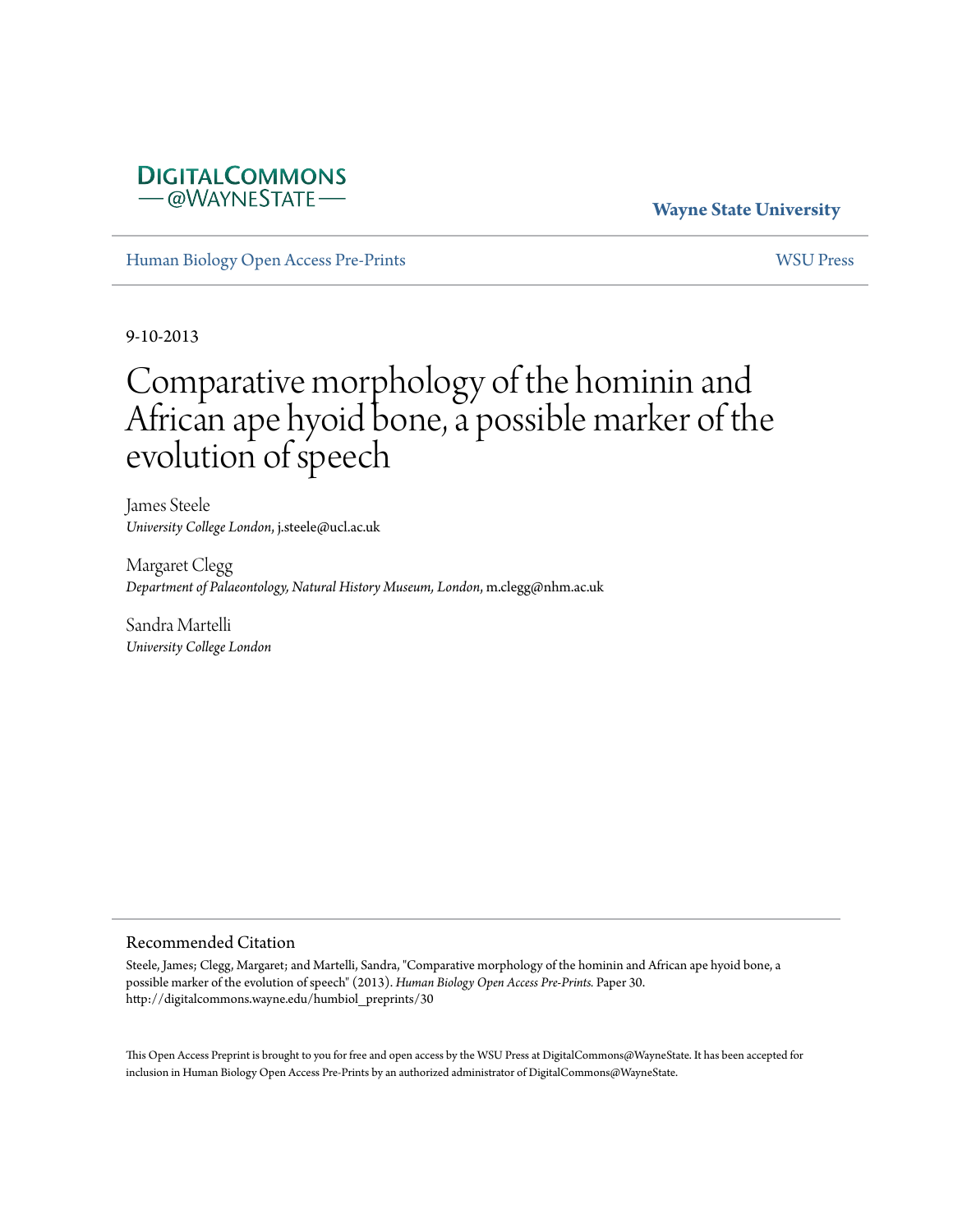# **Comparative morphology of the hominin and African ape hyoid bone, a possible marker of the evolution of speech**

# **James Steele1\*, Margaret Clegg<sup>2</sup> and Sandra Martelli<sup>1</sup>**

<sup>1</sup> AHRC Centre for the Evolution of Cultural Diversity, Institute of Archaeology, University College London, 31-34 Gordon Square, London WC1H 0PY.

<sup>2</sup> Department of Palaeontology, Natural History Museum, Cromwell Road, London, SW7

5BD. Email: m.clegg@nhm.ac.uk

\* Corresponding author. Email: j.steele@ucl.ac.uk

**Keywords**: Hyoid, vocal tract, air sac, Dikika, Neanderthal, language origins

 $\sim$ 

*Suggested running title: "Hominin and African Ape Hyoid"*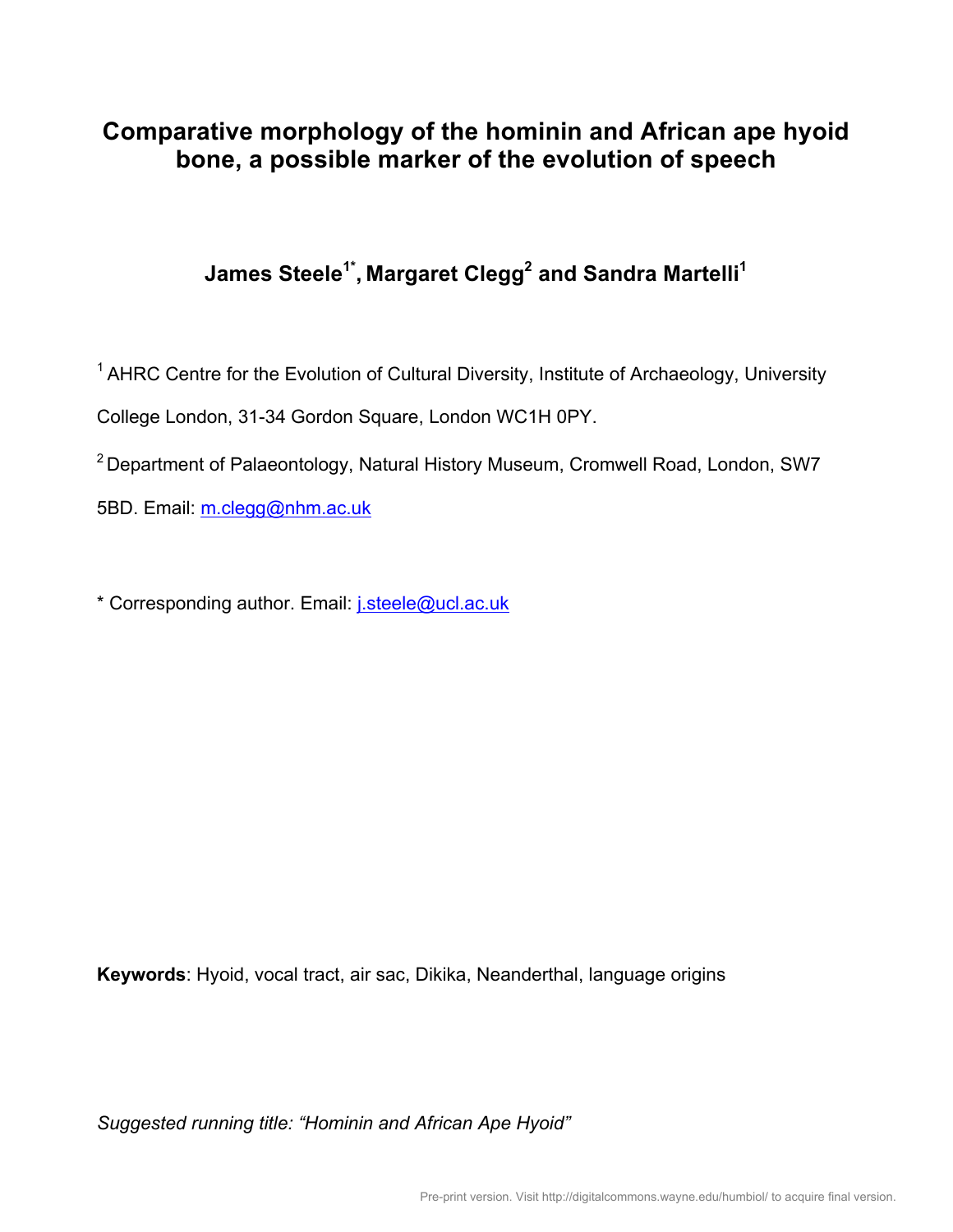#### **Abstract**

This study examines the morphology of the hyoid in three closely related species, *Homo sapiens*, *Pan troglodytes* and *Gorilla gorilla.* Differences and similarities between the hyoids of these species are characterised, and used to interpret the morphology and affinities of the Dikika *A. afarensis*, Kebara 2 Neanderthal, and other fossil hominin hyoid bones.

Humans and African apes are found to have distinct hyoid morphologies. In humans the maximum width across the distal tips of the articulated greater horns is usually slightly greater than the maximum length (distal greater horn tip to most anterior point of the hyoid body in the midline). A different pattern is usually found in the African ape hyoids, which have much greater maximum lengths. In humans, the hyoid body is also much more anteroposteriorly shallow in proportion to its height and width, and this is true for all age classes.

The Dikika australopithecine hyoid body proportions are chimpanzee-like. A discriminant function analysis, using a larger subadult sample from the three extant species than that reported by Alemseged *et al*. (2006), confirms this finding. The Kebara hyoid dimensions (body alone, and articulated body and greater horns) are almost all within the observed range for human hyoids. Discriminant functions clearly distinguish human from African ape hyoids, and classify the Kebara 2 hyoid as human (confirming the finding of Arensburg *et al*. 1989).

Our virtual dissection of a chimpanzee air sac system shows its subhyoid extension into the dorsal hyoid body. Following Alemseged *et al*. (2006), the expanded bulla characteristic of the African ape and australopithecine hyoid body is therefore interpreted as reflecting the presence of such a laryngeal air sac extension. Its absence in the human, Neanderthal, and *H. heidelbergensis* (Atapuerca SH) hyoids implicates the loss of the laryngeal air sacs as a derived Neanderthal and modern human trait, which evolved no later than the middle Pleistocene. If, as has been argued by de Boer, the loss of the air sac helped to enhance perceptual discrimination of speech sounds, then this derived hyoid morphology can be added to the list of fossil markers of the capacity for speech.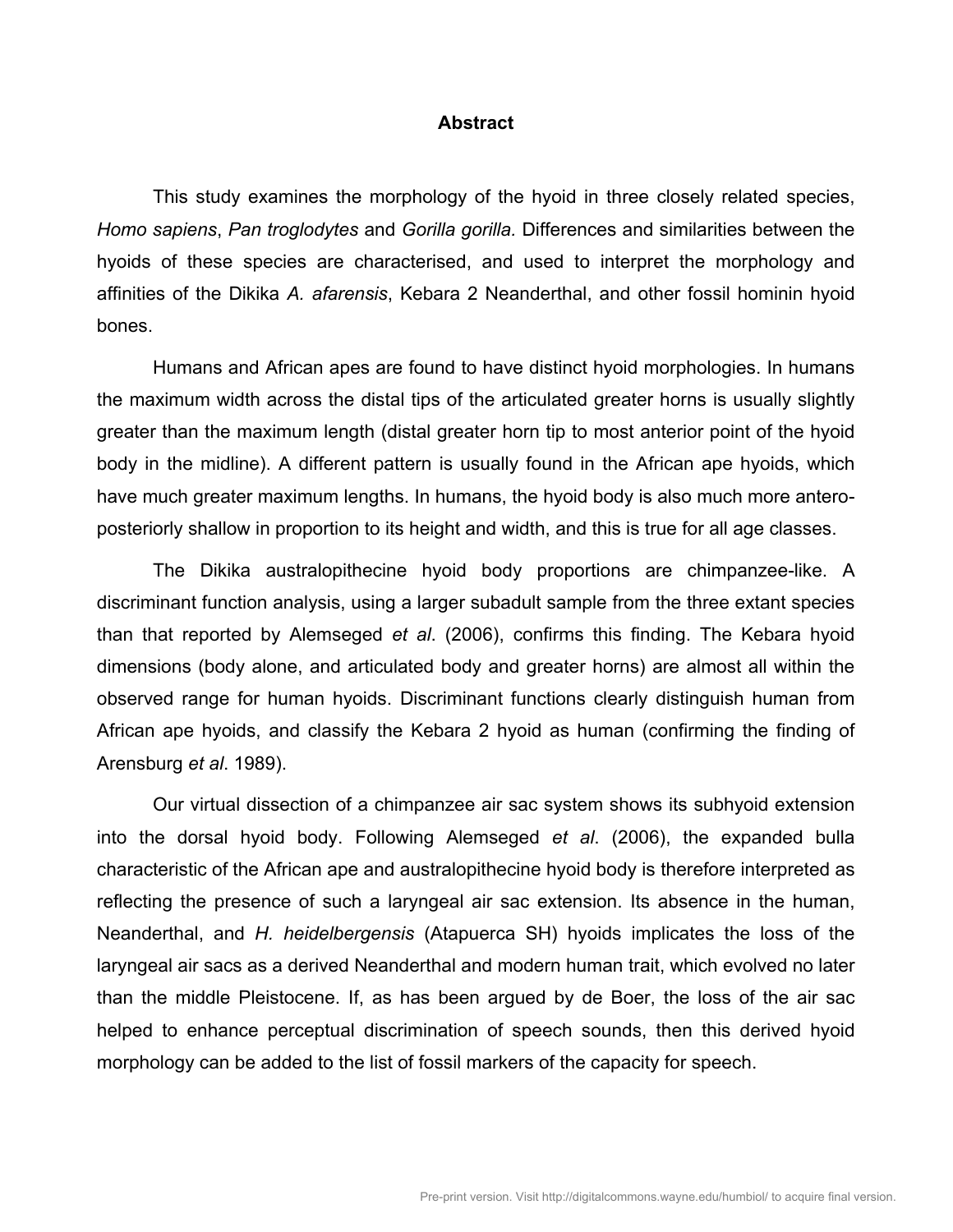#### **INTRODUCTION**

This study examines the morphology of the hyoid bone, its relationship with the air sac (where present), and its scaling with skull and mandible dimensions in three extant hominoid species, *Homo sapiens*, *Pan troglodytes* and *Gorilla gorilla*. Results from those tests are then used to inform interpretation of the *A. afarensis* hyoid from Dikika, Ethiopia (Alemseged *et al*. 2006), the Neanderthal hyoid from Kebara Cave, Israel (Arensburg *et al*. 1989), and other fossil hyoids from middle Pleistpcene hominins, and to assess their implications for the evolution of hominin vocal tracts and the capacity for speech.

#### *Hyoid anatomy in humans and great apes*

In adult primates, humans included, the hyoid presents approximately as a horseshoe shaped bone, located in the midsagittal plane of the neck, just inferior to the mandible and above the thyroid cartilage. The bones forming the adult primate hyoid are the unpaired body (basihyoid), the paired greater horns (thyrohyals) and the paired lesser horns (ceratohyals) (Liem et al. 2001; see also Senecail 1979). Developmentally, the hyoid bone is part of the pharynx, with the inferior half of the hyoid body and the greater horns originating from the third pharyngeal arch and the superior half of the hyoid body and the lesser horns arising from the second pharyngeal arch (Meikle 2002). The mammalian hyoid is usually suspended from the temporal bone via a series of small bone elements (such as the epihyal, stylohyal and tympanohyal, connecting to the lesser horns). However, in primates amongst some other mammalian groups, this series of bones is fused to the temporal bone in the form of a styloid process and the hyoid's lesser horns connect to it via the stylohyoid muscle and ligament (Liem et al. 2001). Further attachments of the hyoid are to the oral cavity floor by the suprahyoid musculature – especially geniohyoid and mylohyoid - and to the thyroid cartilage by the thyrohyoid membrane and the infrahyoid musculature. The hyoid forms the osseous base of the tongue and plays an important role in its motion. It also lifts the larynx, and thus plays a crucial role in swallowing (Dodds et al. 1990).

In humans, the hyoid body is flat and bar-shaped (see Figure 1). The greater horns have a tendency to fuse with the body after the age of 40 (bilaterally or unilaterally), but in many individuals, this is not the case even in old age (Miller et al., 1998, O'Halloran and

Pre-print version. Visit http://digitalcommons.wayne.edu/humbiol/ to acquire final version.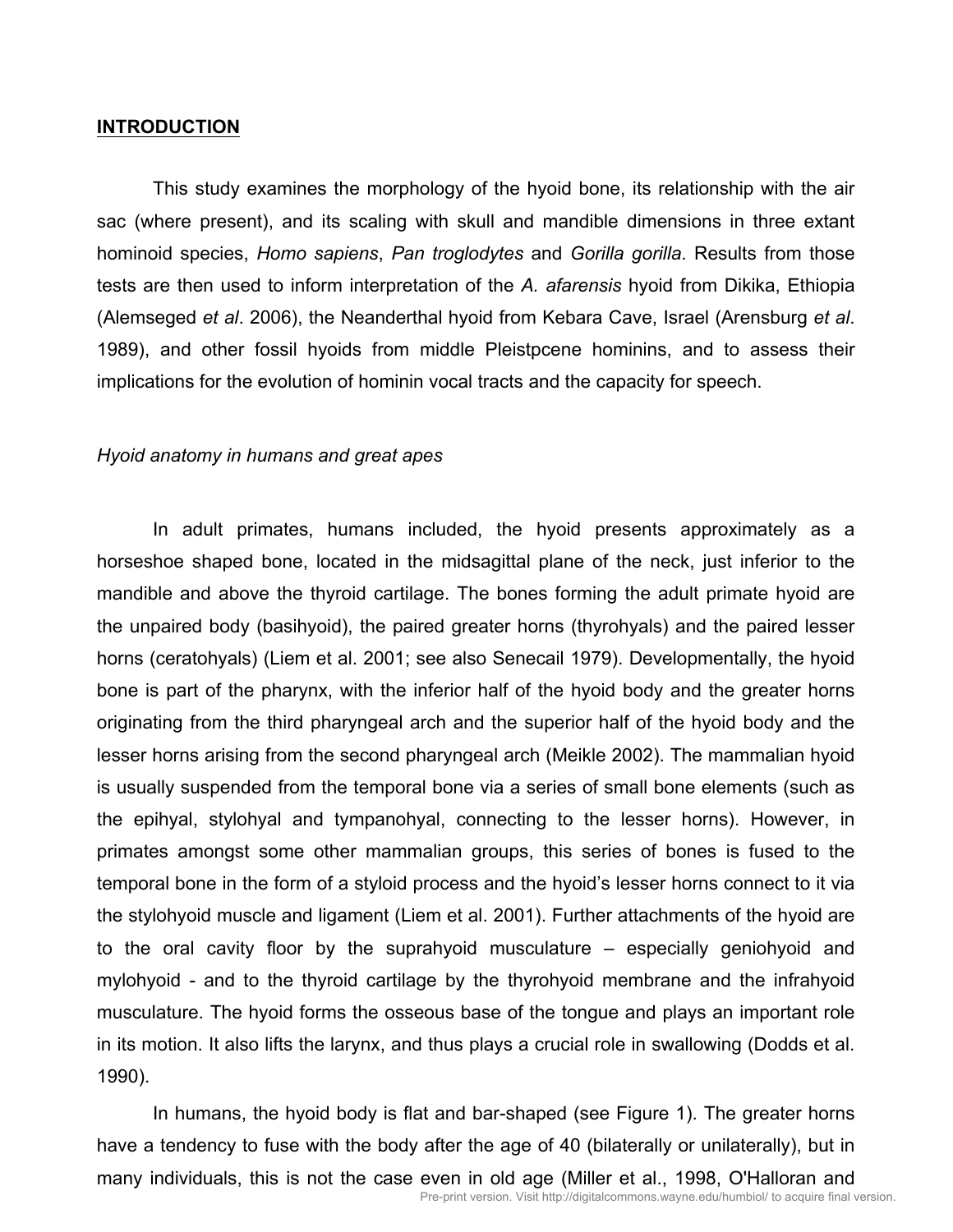Lundy, 1987). The human hyoid is positioned below the inferior margin of the mandibular body, approximately at the level of C3 to C4 and thus lies clearly below the tongue root.

In great apes on the other hand, the hyoid is placed superior to the inferior margin of the mandibular body and lies behind rather than below the tongue root (Falk 1975). Furthermore, the shape of the hyoid body differs both between the great apes and humans as well as between African and Asian great apes: African ape hyoid bodies are expanded anteriorly with a curved bulla, which reflects the superior extension of the laryngeal air sac into the hyoid body (e.g., Miller 1941; Aiello & Dean 1990). The African ape hyoid body can appear almost translucent due to the thinness of the bone. Although organ-utans do not have an extensive hyoid body-bulla, they nevertheless have the most extensive and largest air sac system of all *Hominoidea* (Swindler and Wood 1973). The differences in hyoid body shape between the African and Asian great apes might be linked not to the presence or absence of the air sac system *per se* but to differences in how the subhyoid portion of the air sac reaches the pectoral and axillary regions in African and Asian great apes.

#### *Laryngeal air sac anatomy*

Based on their origin as lateral outgrowths from the ventricular recesses formed by the inferior thryo-arytenoid fold and the vocal folds, the air sacs observed in all great apes are classified as lateral ventricular sacs (Hewitt et al., 2002, Kelemen, 1963, Negus, 1949, Avril 1963, Brandes 1932; Fick 1895; Miller 1941; Nemai and Kelemen 1929). However, in African great apes, the ventricular processes fuse to a single air sac space *within* the confinement of the hyoid body (see figure 2 for illustration) (Avril 1963 ; Miller 1941). It is this fused "stem" of the subhyoid portion of the air sac which emerges mid-sagittally through the thyrohyoid membrane of African great apes (Avril 1963; Miller 1941; Swindler and Wood 1973). It can therefore be argued that an air sac system with midsagittal plane exit point from the larynx complex forms a hyoid body bulla. That this might be the case is further supported by other primate species with air sac systems which differ from that of the *Hominoidea* (lateral ventricular sacs system) but which still leave the larynx complex via the thyrohyoid membrane in the midsagittal plane. Cercopithecoids (for example *Papio*) have subhyoid air sac systems which originate directly from the hyoid space rather than the laryngeal ventricles (Hewitt et al. 2002). However, they share the point of emergence of the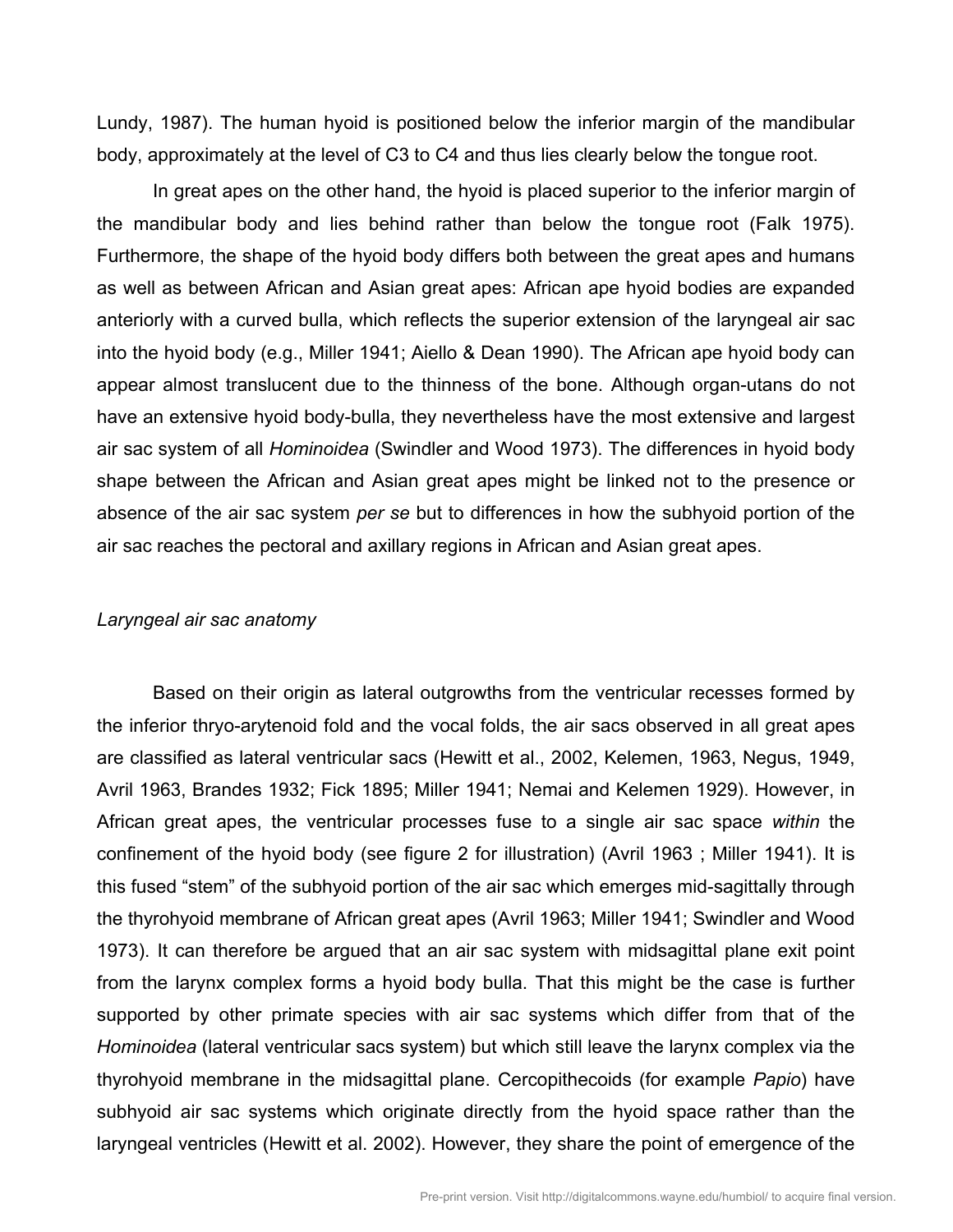air sac with the African great apes (Avril 1963). In *Papio* and *Ateles*, there is bulla formation of the hyoid body observed (Hilloowala 1975, Swindler and Wood 1973).

Orang-utans contrast from this arrangement in that their ventricular processes pierce the thyrohyoid membrane *laterally*, below the greater horns of the hyoid (Fick 1895) rather than through the anterior aspect of the thyrohyoid membrane in the midsagittal plane. The two air sacs then fuse to a single sac below and anterior to the hyo-laryngeal complex. The orang-utan hyoid body on the other hand does not show an extensive, thin-walled bulla formation as seen in the African great apes, although some anterior swelling is observed in the supero-anterior wall of the orang-utan hyoid body (see e.g. Nemai and Kelemen 1929 for an image of an orang-utan hyoid body). The reason for the difference in these arrangements is not clear – perhaps it links to differences in suprahyoid musculature insertion on the hyoid between African apes and orang-utans. For example, the anterior belly of the digastric muscle is missing in orang-utans but present in African great apes (and humans) and the posterior digastric belly inserts into the angle of the mandible rather than the hyoid bone (Fick 1895; Nemai and Kelemen 1929; Swindler and Wood 1973). Perhaps this leads to a different arrangement in available space for the subhyoid air sac to emerge but further studies of air sac development would be necessary to test such a hypothesis.

With regards to the development of great ape air sacs there are only limited data available. Studies by Miller (1941) and Nishimura et al. (2007) suggest that the development of air sacs in African great apes occurs entirely postnatally. The very limited data available for the gorilla indicate that the hyoid air sac is already shaping a small hyoid cavity before the age of 2 years (Miller, 1941). A study of chimpanzee air sac development with MRI scans *in vivo* in three chimpanzees between age 1 month and 5 years (Nishimura et al. 2007) revealed an initial period of steady, relatively slow growth during early infancy up to 2 years of age. In this stage, the hyoid air sac continuously grows and is the most clearly visible part of the air sac system. In late infancy (age 2 to 5 years), a rapid descent and extension of the subhyoid part of the air sac system is observed. During this time, the air sacs reach the sternal level.

 $\overline{\phantom{0}}$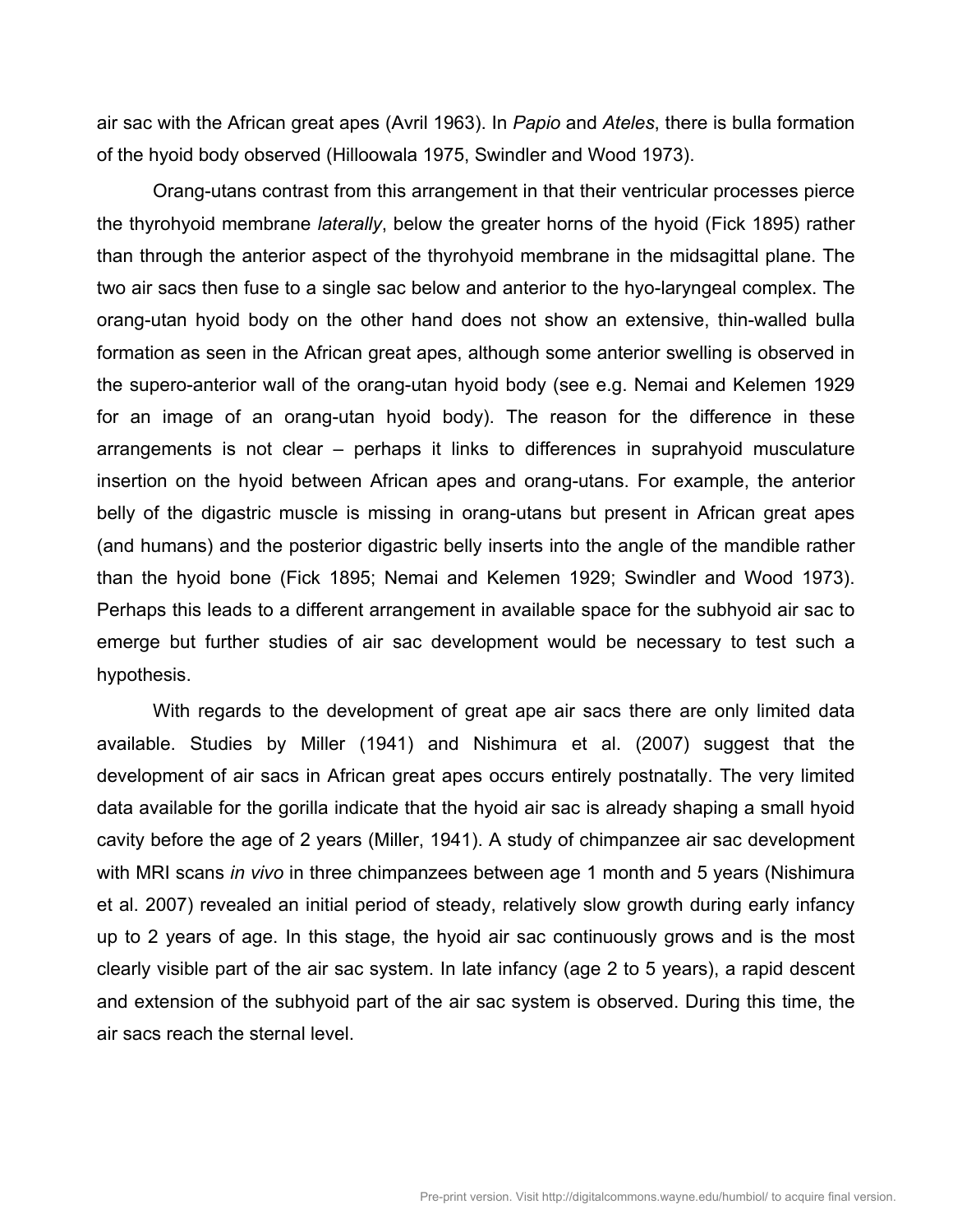#### *Laryngeal air sac function, and the loss of this system in human evolution*

If data on the anatomy of the great ape air sac are relatively scarce, it is even less clear what the function of primate laryngeal air sacs is (e.g. Hewitt et al. 2002; see also Kelemen, 1963, Negus, 1949, Nemai, 1926, Sonntag, 1924). In some primate species, air sacs, in junction with the vocal folds clearly play a role as a resonating chamber – especially in *Cercopithecoidea*, *Alouatta* (the howler monkey), and *Hylobates* (cf. Schon 1971, Schon Ybarra 1995; Hilloowala 1975*)*. It has been suggested that air sacs can increase the duration and alter the formant frequencies of vocalization, perhaps as a means of exaggerating the body size of the caller (Fitch and Hauser 1995, Fitch 2000, de Boer 2009; Hewitt et al., 2002; cf. Hilloowala and Lass 1978). Riede et al. (2008) found - using a physical model - that air sacs can increase vocal variability (both by extending the dynamic range, and by increasing variability in vocal tract impedance). Nevertheless, both Riede et al. (2008) and de Boer (2009, 2012) also suggest that air sacs can introduce additional resonances into the vocal signal that would reduce the efficiency of a speech-like vocal communication system.

Of all the *Hominoidea*, only modern humans and some of the gibbon species do not have an air sac system and the possession of lateral ventricular air sacs is considered to be the ancestral state for the *Hominoidea* (Hewitt et al. 2002). This leads to further enquiries about the presence or absence of an air sac system in fossil hominoid taxa. The fossil record has yielded several complete or partial hyoids, of which the two best-known are one from the Kebara 2 Neanderthal (Arensburg et al. 1989) and one (represented by the body only) from the Dikika *Australopithecus afarensis* (Alemseged et al. 2006). These two bones represent very different moments in the evolution of the hominins, after the split of the last common ancestor of modern humans and African great apes. Additionally, in Spain the El Sidron site, dated to about 43 kya yielded a hyoid body assigned to Neanderthal which is very similar in size and shape to that of modern humans (Rodriguez et al. 2003), while the Sima de los Huesos site (also from Spain) has yielded two hyoid bodies, possibly belonging to a subadult and an adult specimen (Martinez et al. 2008), which are of great interest because they are attributed to middle Pleistocene European *Homo* (almost certainly ancestral to Neanderthals, and sometimes included in *Homo heidelbergensis)* and date to approximately 530 kya BP.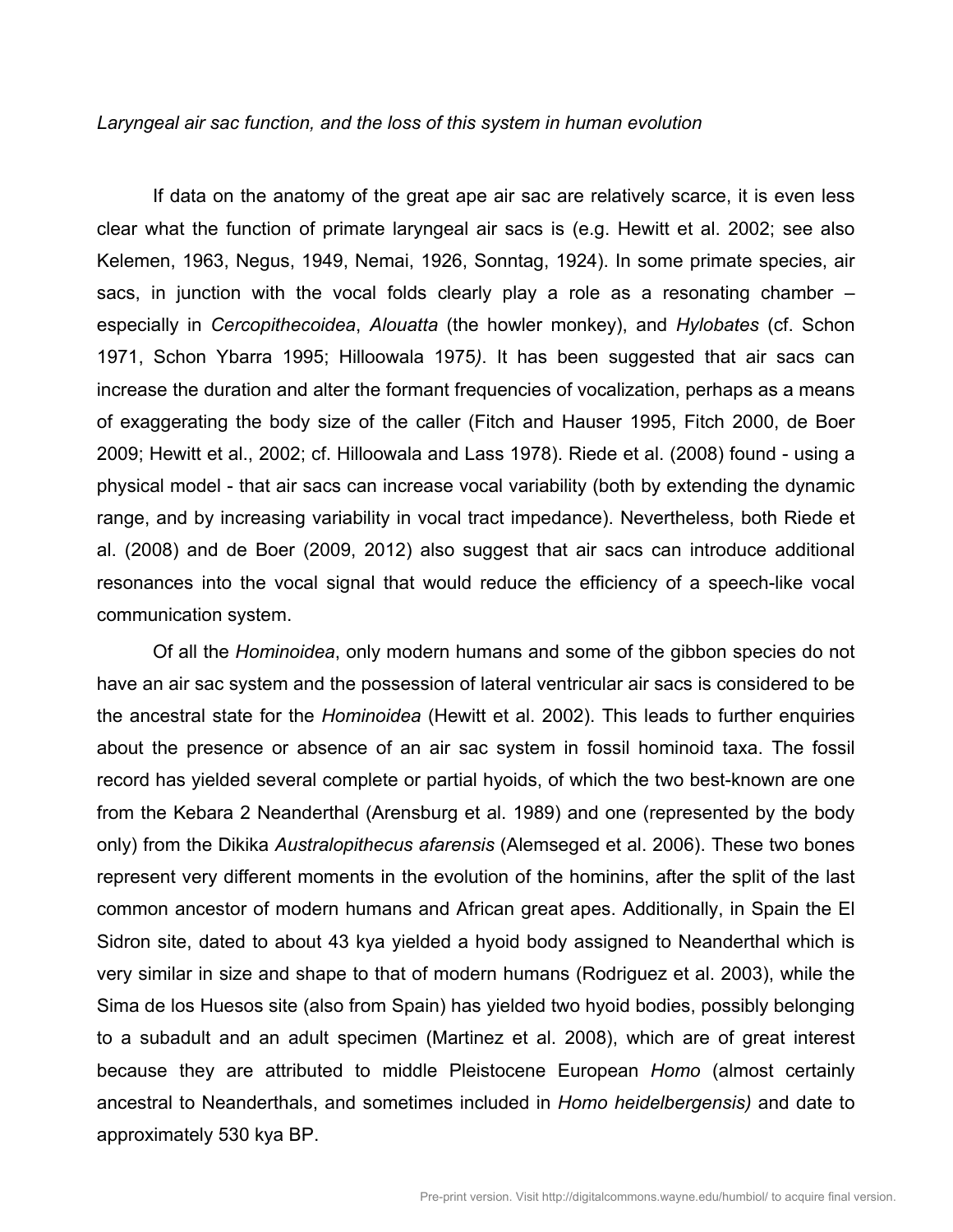#### *Aims of this paper*

The specific purpose of this paper is to describe the hyoid-air sac relationship in a chimpanzee, to provide a metrical analysis of hyoid characteristics in humans and in African apes that may relate to the presence or absence of a laryngeal air sac, and to characterize the fossil hyoids of extinct hominins in relation to those of these three living reference species. This paper revises and updates the data given in an unpublished analysis of hyoid metrical variation (Clegg 2001), and which have been used in two previous papers to contextualise and aid interpretation of individual fossil hominin hyoid bones (Alemseged et al. 2006; Martinez et al. 2008). In the wider research context, our work also relates to speech origins. Assuming both that the presence of air sacs can reduce the perceptual ease of discrimination of speech sounds, as argued by de Boer (2009, 2012), and that the common human and African great ape ancestor had an air sac system like that of the extant African great apes (expanding from the laryngeal complex via the thryrohyoid membrane in the midsagittal plane), then it can be argued that the loss of the air sac system in hominins is a marker of an enhanced capacity for articulate speech. It would therefore be of great interest to know at what point in time human ancestors lost the air sac system.

 $\overline{\phantom{a}}$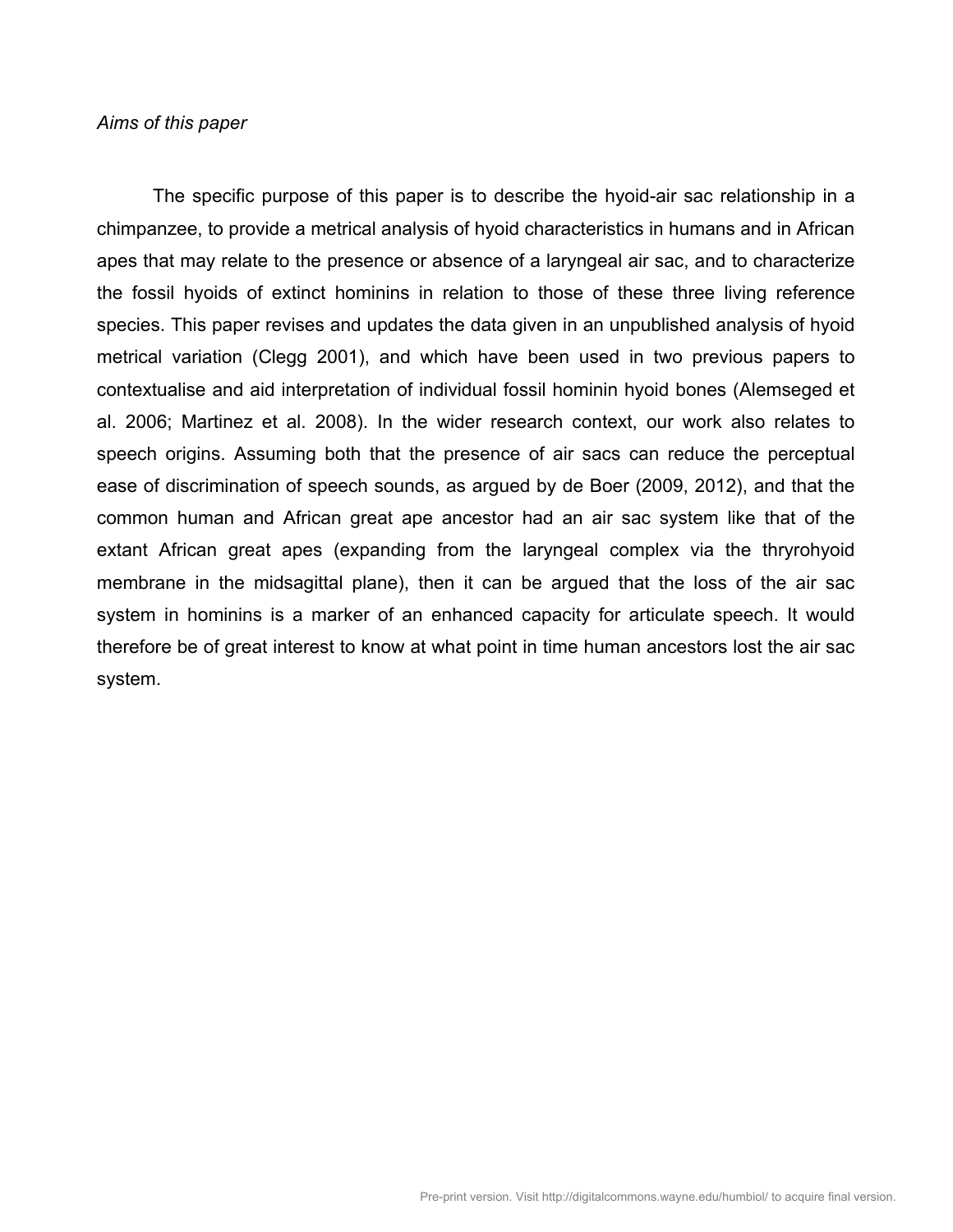#### **MATERIALS AND METHODS**

#### *Chimpanzee air sac system: virtual dissection*

To study air sac morphology and hyoid relationships in a representative chimpanzee, a set of 3D Computer Tomography (CT) images of a chimpanzee cadaver was recorded in December 2007 at the Hospital Balgrist, Zurich, using a specimen from the A.H. Schultz and Primate Collections of the Anthropological Institute and Museum of the University of Zurich, Switzerland. The chimpanzee specimen (catalogue number 7288, Zurich Collections) used for the surface reconstruction of the air sac system was a juvenile male. Age is estimated at 4 to 5 years of age. The specimen originally came from the Department of Anatomy, University of Zurich and has been with the anthropology cadaver collections since 1966. The animal was a wet preserved cadaver; conservation is maintained with formaldehyde solution (4%). We used CT scan technology (Philips Brilliance 40 Medical Systems, slice thickness 0.67 mm, Inc. 0.33 mm, tube voltage 120 kV, tube current base line 120 mA, FOV 160 mm, all image matrices 512 x 512 x 512). ). From the CT scans, the volume of the air sac system was segmented from their entrances in the laryngeal ventricles and reaching both supra- and infra-laryngeal extensions using the software AMIRA® (Visage Imaging™). Segmenting means that the pixels of each slice image are assigned a label describing to which region or material the pixel belongs. A new data set is then created and a surface grid is produced from it which allows for making a 3D view of the selected object's surface. All visualizations (slices, volume surface reconstructions) were produced with AMIRA 4.1.1.

#### *African ape and human hyoid morphology: osteological study*

African ape skeletal elements were from the Merfield and Congo expedition collections held by the Powell-Cotton Museum, Kent, England, and adult human skeletal elements were from the Christ Church Spitalfields collection held by the Natural History Museum, London, England. Hyoid bones were recorded for 118 adult individuals — 64 humans *Homo sapiens* (38 males, 23 females, 3 unsexed), 33 chimpanzees *Pan troglodytes* (7 males, 26 females), and 21 gorillas *Gorilla gorilla* (10 males, 11 females) — Pre-print version. Visit http://digitalcommons.wayne.edu/humbiol/ to acquire final version.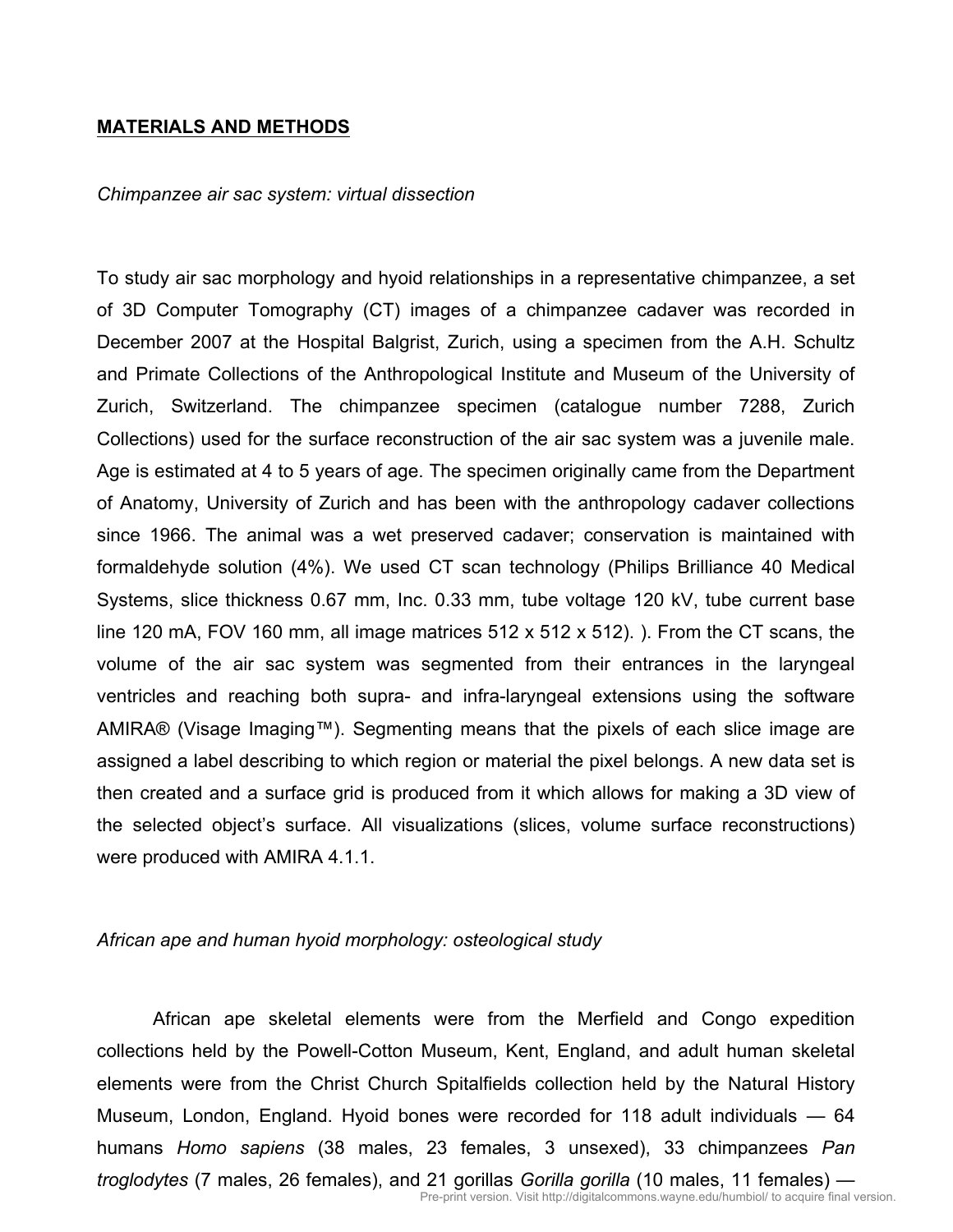with additional measurements of the associated cranium and mandible when present. All species were assessed as adult on the basis of third molar in occlusion or, if the third molar was missing or impacted, tooth wear pattern on M1 and M2. The measurements taken are described in Table 1. Hyoid body measurements were also taken for a smaller number of infants and juveniles in the same collections (2 *Homo sapiens*, 17 *Pan troglodytes*, 21 *Gorilla gorilla*), and for an additional human sample of 27 infants, juveniles and adolescents from the Mediaeval skeletal assemblage from Wharram Percy, Yorkshire, England. Figure 1 illustrates examples of adult human, chimpanzee and Neanderthal hyoid bones.

#### FIGURE 1 ABOUT HERE

#### TABLE 1 ABOUT HERE

The hyoid bone measurements were based on those that Arensburg and colleagues used to analyse the Kebara 2 Neanderthal hyoid bone and human comparisons (Arensburg *et al.*, 1989, 1990), with an additional new measurement that captures the variation found when comparing human and African ape hyoids. The African ape hyoid bodies are often expanded anteriorly with a curved bulla, which may reflect the superior extension against the dorsal hyoid body of the laryngeal air sac (e.g., Aiello & Dean 1990). Arensburg *et al*. (1989)'s antero-posterior thickness measurement (APT) is compromised as a thickness measurement in the African ape bones by the fact that the upper and the lower posterior margins of the hyoid body are not equivalent in their posterior extension, since the upper margin typically extends a greater distance posteriorly in these species. The new measurement MAPT controls for this shape characteristic.

The dimensions of the Dikika hyoid were taken from Alemseged *et al.* (2006), whose comparative analysis of its form used an unpublished earlier version of the chimpanzee and gorilla data reported here, with some additional cases (F. Spoor, pers. comm.). All metrical data reported in the present paper were collected by MC and JS during 2006 and 2007 (new or re-measured), and supersede the values reported in an earlier iteration (Clegg 2001) and which were used by Alemseged *et al.* (2006) and by Martinez *et al*. (2008). The comparative sample used by Alemseged *et al.* (2006) also included only three human subadults (two from Christ Church, Spitalfields, and one other). For the present study, we expanded the human subadult sample to 29 individuals, so that our analysis of Dikika in the<br>Pre-print version. Visit http://digitalcommons.wayne.edu/humbiol/ to acquire final version.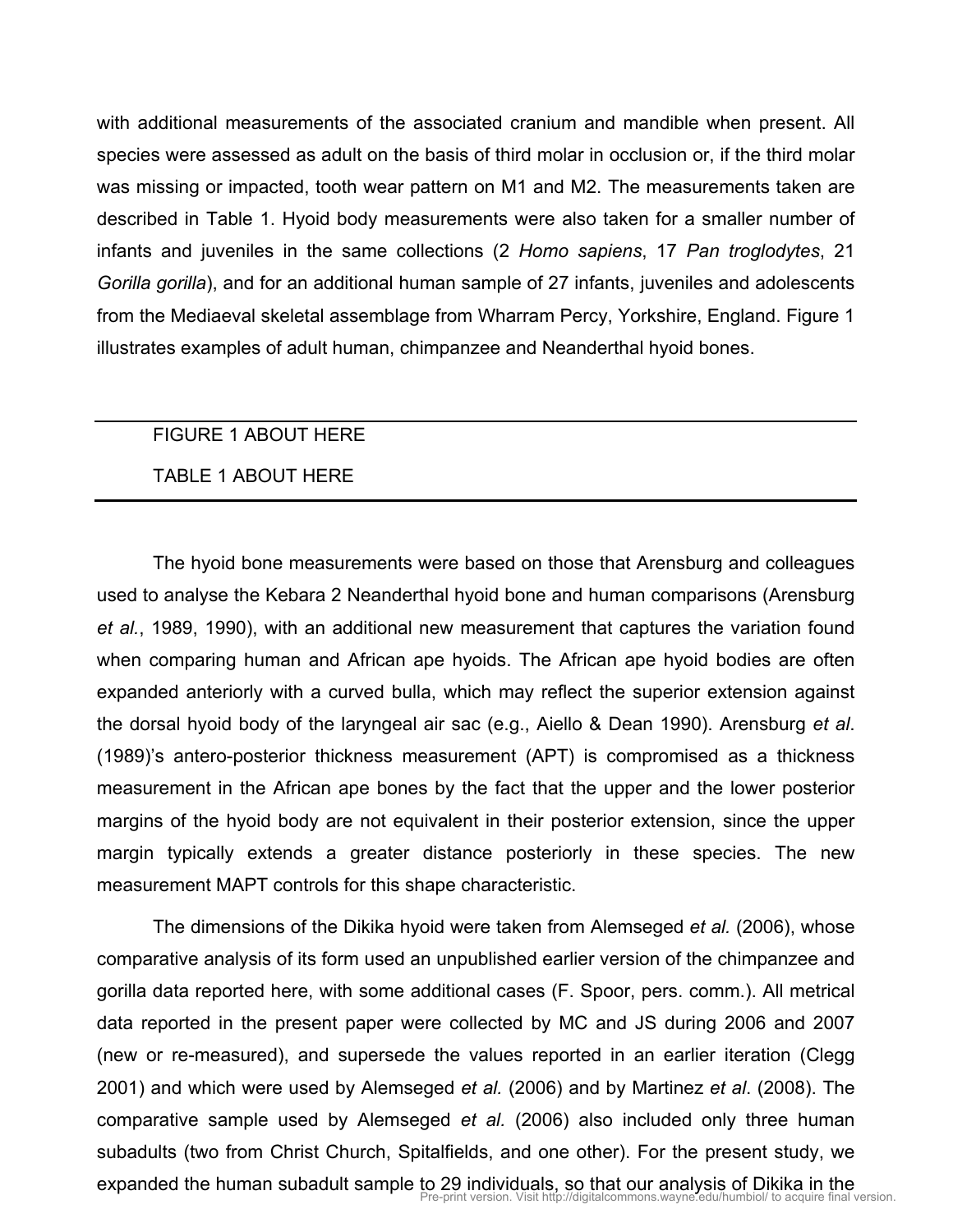present paper could make comparisons with a more appropriately age-matched sample from all three extant species. In these respects, the present comparative analysis of the morphology of the Dikika hyoid body should be seen as complementing that of Alemseged *et al*. (2006). The dimensions of the Kebara 2 hyoid were taken from Arensburg *et al*. (1989), except MAPT which was taken from a high-quality cast.

#### *Statistical analysis*

Descriptive statistics were obtained for all adult hyoid dimensions measured in the three extant species, and discrimination function analysis of these three groups was used to classify extant specimens from each of two extinct species, *Australopithecus afarensis* and *Homo neanderthalensis*. The scaling of dimensions was estimated by reduced major axis regression (Sawada 1999), and the test for isometry was whether or not a value of 1.0 fell within the 95% confidence interval for the slope of the log-log regression.

Predicted morphological relationships of the hyoid with the craniofacial and laryngeal complexes include those between the total maximum breadth of the hyoid (distance between the distal greater horns in their anatomical positions) and transverse diameter of the basal oropharynx, and between total maximum length of the hyoid and mid-sagittal diameter of the basal oropharynx and tongue root. Soft tissue dimensions were not available to test these predictions in our samples. To explore these relationships indirectly, a set of cranial dimensions was measured in the adult human and African ape sample (Table 2), and bivariate correlations calculated to estimate the covariance of each hyoid dimension with the most highly correlated cranial variable in the three extant species. The expectation was that hyoid widths would scale most closely with one or more width measurement on the cranial base or facial skeleton, and that hyoid lengths would scale most closely with one or more cranial base length measurement.

Statistical analyses were undertaken using SPSS for Windows, version 14.0 (SPSS Inc., 2005), and the reduced major axis regression add-in for Microsoft Excel (Sawada 1999).

 $\overline{10}$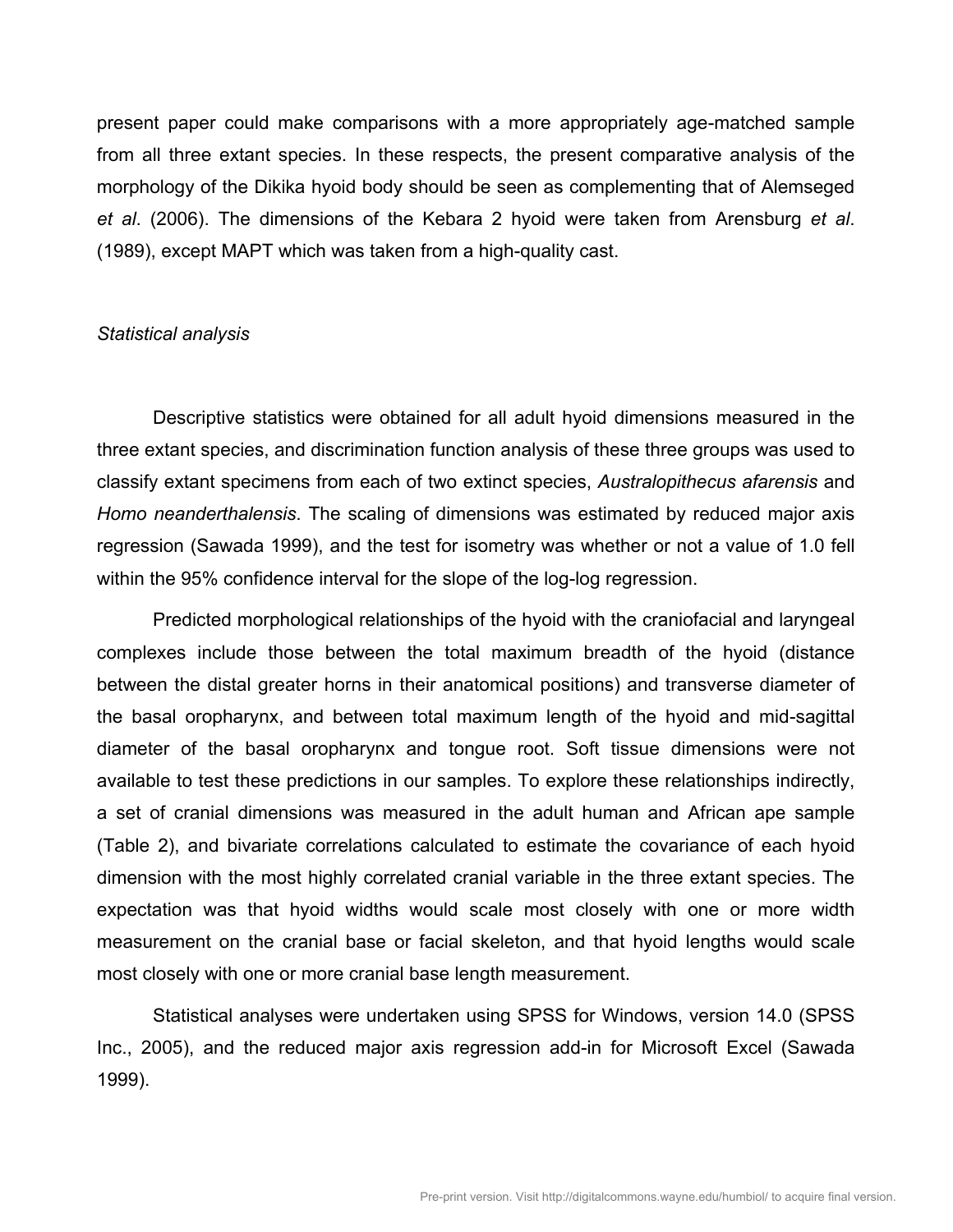#### **RESULTS**

Our results support a clear distinction between the African ape and human hyoid body morphologies, which (as our virtual dissection confirms) relate to underlying contrasts in the presence or absence of the infrahyoid extension of the air sac system. Multivariate analyses support the reconstruction of a chimpanzee-like air sac system in earlier hominins (*A. afarensis*), and of the absence of this system in later hominins (*H. heidelbergensis, H. neanderthalensis).* Overall dimensions of the hyoid (body plus greater horns) are associated across species with width and length variation in the cranial base.

#### *The chimpanzee air sac system.*

Our virtual dissection study yielded a clear illustration of the relationship between the laryngeal air sac and the hyoid body in an African ape. Figure 2 shows an image of the head and neck of the male subadult chimpanzee, consisting of a midsagittal plane slice combined with a coronal section. The expansions of the hyoid air sac and the midline process (labelling of air sacs as defined by Miller, 1941) are clearly visible. Some other clearly identifiable anatomical structures are labelled as well. Figure 3 shows a superimposition of the surface reconstruction of the air sac system combined with a midsagittal plane slice. In Figure 3, only features of the air sac system lying anterior to the midsagittal plane slice are visible. However, clearly visible are the greater horn of the hyoid as well as the submaxillary air sac, the infrahyoid air sac (midline passage), infraclavicular air sac and the episternal air sac. Since this is a juvenile animal, the episternal air sac did not reach further down than approximately halfway to the manubrium. Figure 4 shows another view of a combination of the surface reconstruction of the air sac system and in this case a coronal section (approximately at the level of the spheno-maxillary border, behind the sphenoid sinus. The anterior third of the temporal bone, but behind the maxilla and mandible is visible). This image has been chosen because it shows where and how the air sac system branches off the pharynx and trachea.

-11

#### FIGURE 2 ABOUT HERE

FIGURE 3 ABOUT HERE

FIGURE 4 ABOUT HERE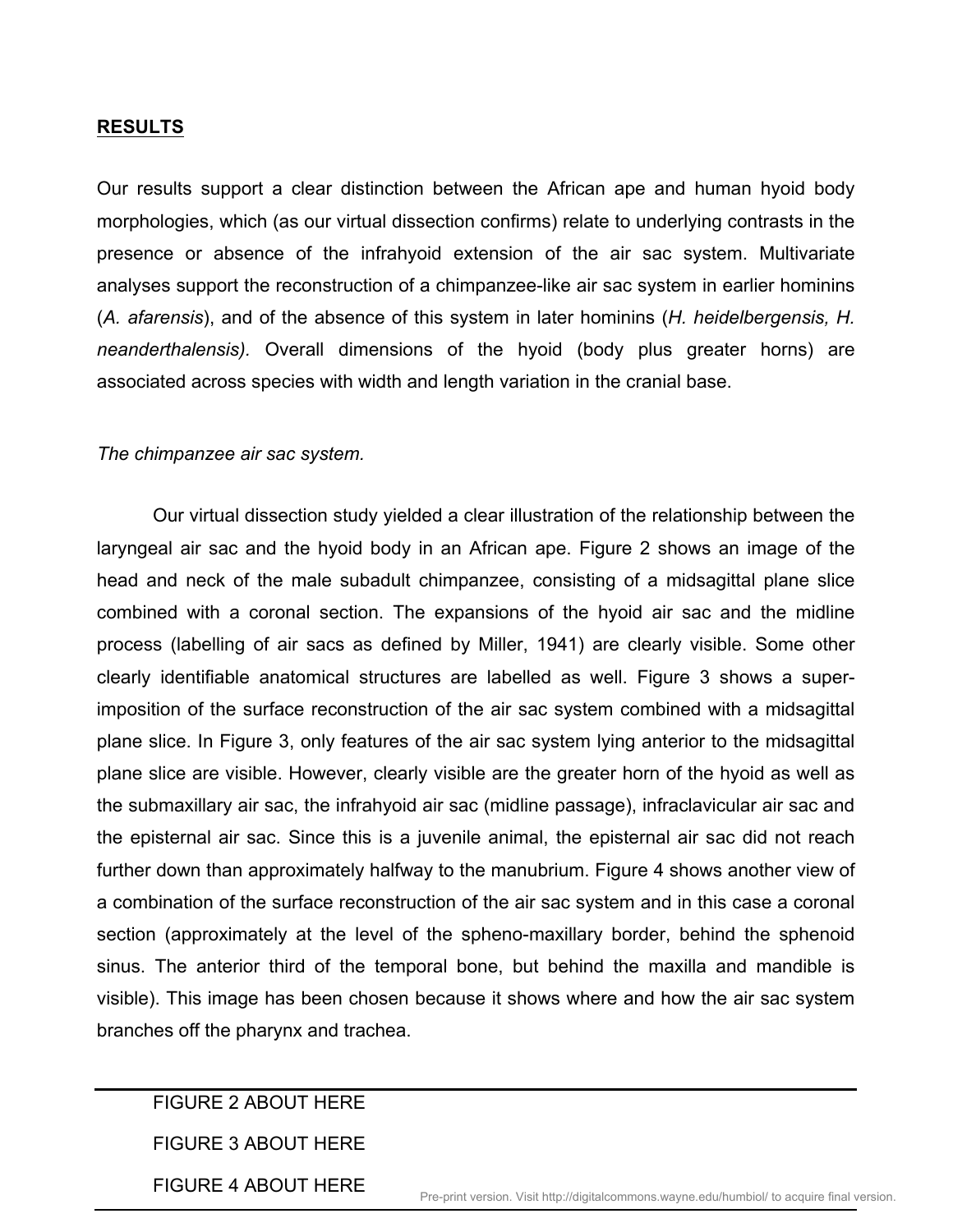# FIGURE 5 ABOUT HERE FIGURE 6 ABOUT HERE

Additional interesting details are visible in the image of the surface reconstruction of the hyoid bone and air sac system only – as shown in Figure 5. Although the view on the hyoid air sac is obscured by the hyoid bone, relationships between the different air sacs show quite well. Ventricular and thyrohyoid processes are visible too although the exact connection to the air sacs is somewhat unclear in this image. To further visualize the connections between the pharynx, trachea and the processes of to the air sac system, the final image (Figure 6) is presented. The air sac system is shown from posterior and the surfaces are rendered semi-transparent for better visualization of overlaying structures. The image first shows that the left side is the dominant part of the air sac system of this specimen. The image also reveals that not only do the ventricular processes lead to the left and right sides of the air sac system but that there is a connection, located anteriorly and in the midline between the air sac system and the trachea. The air sac system becomes asymmetric just after the processes leading to the submaxillary air sacs are branching off: The left thyrohyoid process clearly connects to the hyoid air sac and the left midline process then leads to left and right pectoral air sacs, episternal air sac and left and right infraclavicular air sacs. The right thyrohyoid process on the other hand ends blind without connecting to the hyoid air sac.

#### *Adult human and African ape hyoids.*

The mean and range of values for metrical attributes of adult hyoids for each species are shown in Table 2. Three distinct patterns emerge. First, adult African ape hyoids have an anteroposteriorly expanded body compared to the human hyoids, with the presence of a posterior cavity or bulla reflected in the large differences between humans and the African apes in depth of the posterior surface of the body (DPS) and its maximum antero-posterior thickness (MAPT). This contrast is not found in other adult hyoid body dimensions (body height, MMH, or body width, MTD). Secondly, in humans the maximum width across the distal tips of the articulated greater horns (TMB) is usually slightly greater than the maximum length (TML, distal greater horn tip to most anterior point of the hyoid body in the<br>Pre-print version. Visit http://digitalcommons.wayne.edu/humbiol/ to acquire final version.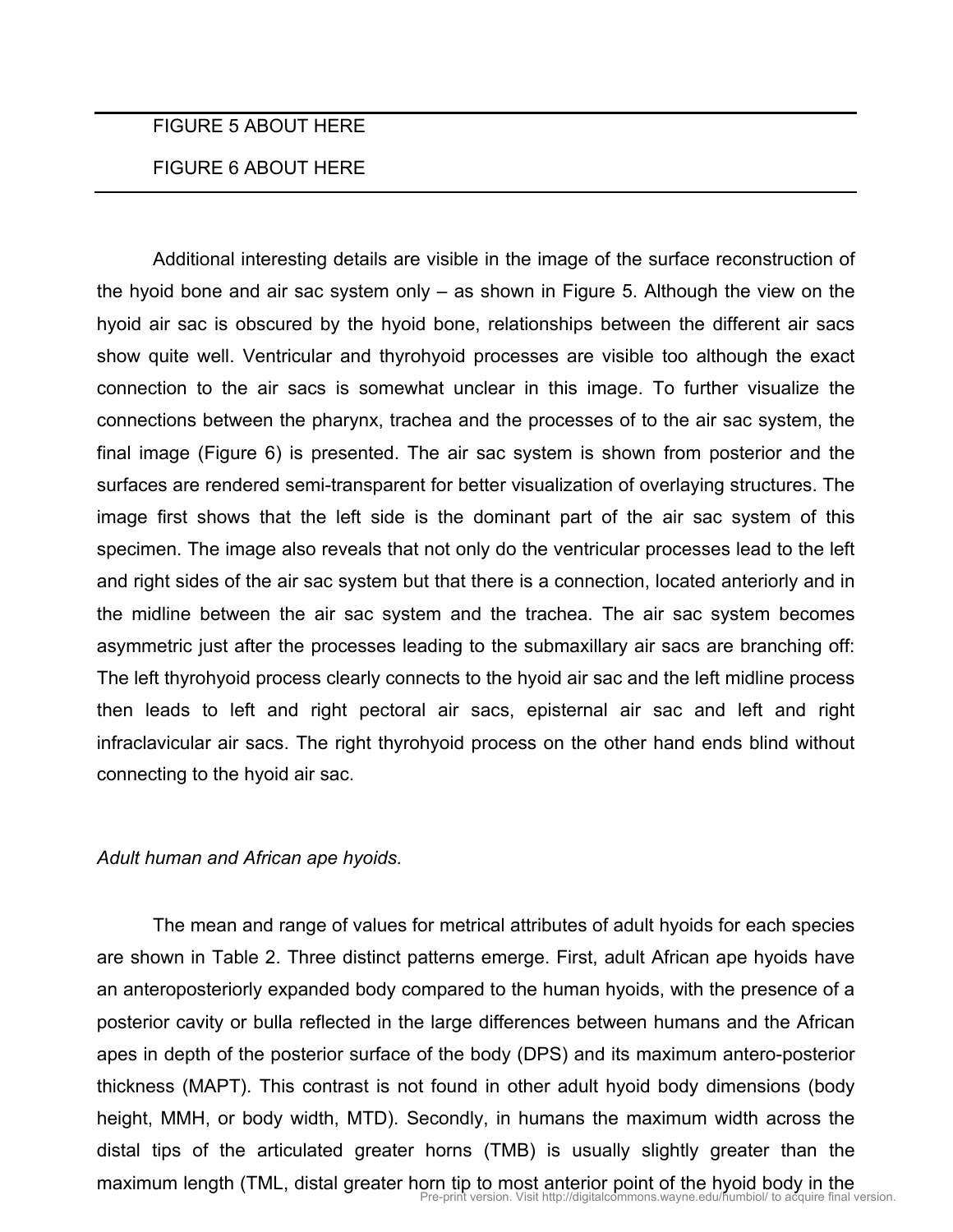midline). A different pattern is found in the African ape hyoids, which have much greater maximum lengths. Thirdly, within the African apes the mean anteroposterior dimensions of the adult gorilla hyoid bodies are greater than those of the adult chimpanzee hyoid bodies, although the bones of these two species are not statistically distinguishable in the other two dimensions (maximum transverse diameter, MTD, and maximum medial height, MMH). These contrasts are confirmed by the *t*-tests of differences between means for each possible pairing of species (Table 3).

#### TABLE 2 ABOUT HERE

#### TABLE 3 ABOUT HERE

In the discriminant function analysis some of the hyoid measurements were excluded. TML and TMB were excluded because the sample of articulated bodies and greater horns in *Gorilla* was too small to make the analysis meaningful with these measurements included. APT was excluded to prevent redundancy, given the inclusion of the new alternative measurement MAPT.

### TABLE 4 ABOUT HERE

TABLE 5 ABOUT HERE

FIGURE 8 ABOUT HERE

The first discriminant function analysis included measurements from both the hyoid body and the (disarticulated) greater horns. The coefficients and the structure matrix (Tables 4a, 4b) indicate that DF1, which accounts for 96% of the variance (Wilks' *λ* = 0.032, p<0.001), reflects primarily variation in the anteroposterior depth of the body. MAPT and DPS have the highest correlations on this factor. This analysis shows a clear division between humans and the African apes (Fig. 8a). Human hyoids have a shallow body compared with the African ape species. DF2 accounts for only 4% of the variance (Wilks' *λ* = 0.583, p<0.001), and is therefore not considered further. All the humans and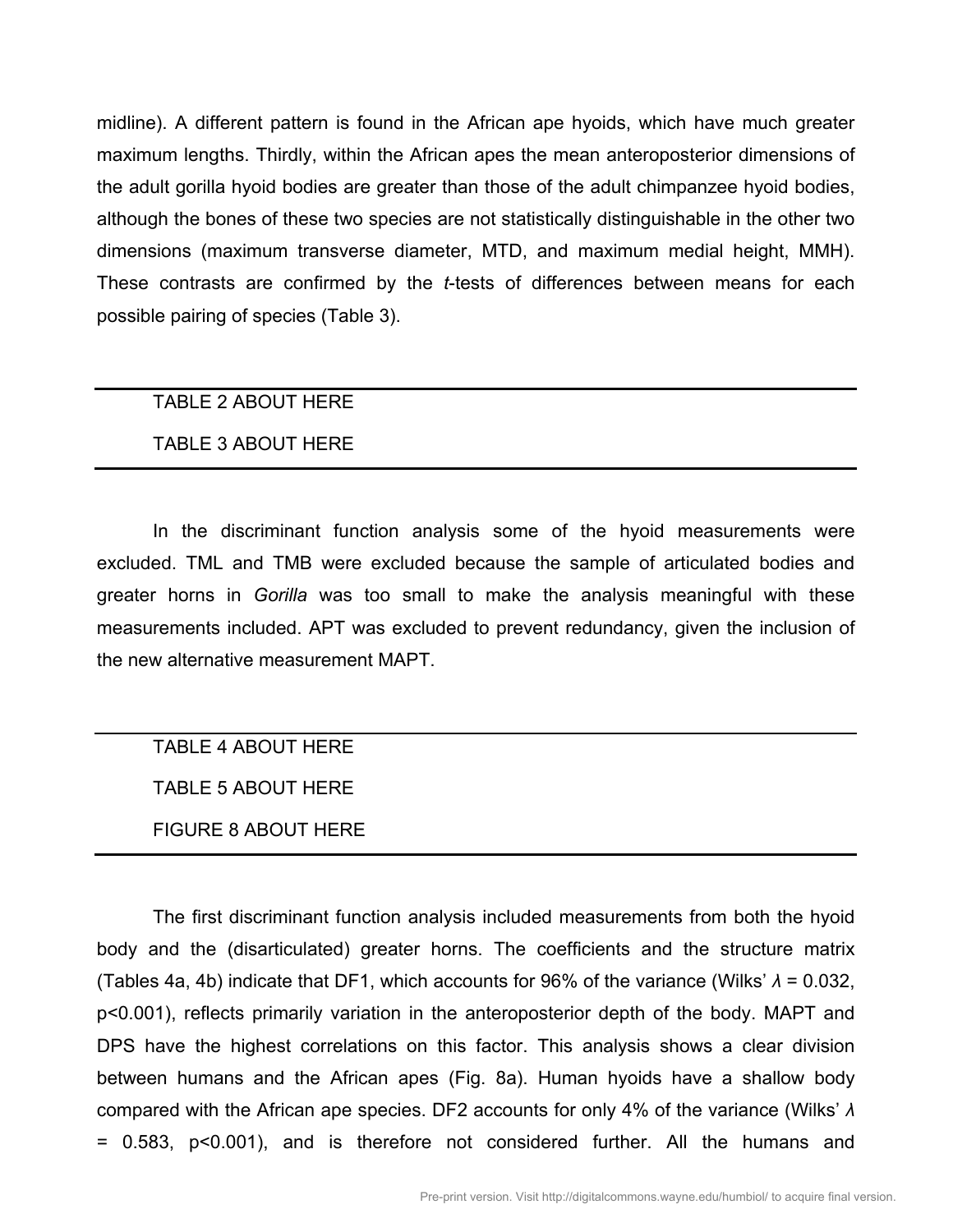chimpanzees and all but one of the gorillas were correctly classified by this analysis (Table 4c).

The second discriminant function analysis included measurements from the hyoid body only, enabling a larger sample to be used (Figure 8b). The coefficients and the structure matrix (Tables 5a, 5b) indicate that DF1, which accounts for 99.3% of the variance (Wilks' *λ* = 0.05, p<0.001), also reflects variation in the anteroposterior depth of the body. MAPT and DPS, which diagnose hyoid body thickness differences between humans and African apes, again have the highest correlations on this factor, confirming the first analysis. Classification results were also similar, although the inclusion of a larger number of individuals resulted in three chimpanzee hyoids being misclassified as gorilla, and three gorilla hyoids being misclassified as chimpanzee (Table 5c).

#### *Kebara adult Neanderthal hyoid*.

The measurements of the adult Kebara 2 hyoid fall within the observed range for adult human hyoids in almost all dimensions (Table 2). The exception is MAPT, for which the Kebara value of 8.0 mm is marginally higher than the observed range for the human sample (3.4-7.6 mm). This higher value for MAPT reflects the relatively pronounced medial crest for attachment of the geniohyoid muscle, which Arensburg *et al*. (1989) suggested would have been unusually robust given the large size of the associated Kebara 2 mandible. Compared with the African apes, the Kebara hyoid is smaller than the observed range for total length (TML) and for length of the greater horn (LGH), is wider between the distall tips of the articulated greater horns (TMB), and is shallower in body depth (DPS, MAPT). This is consistent with the human pattern. The Kebara hyoid falls within the observed range for all three species for other, less differentiating, dimensions (MTD, MMH, WGH). The discriminant functions classify the Kebara hyoid as human in both cases (based on body and horns, and on body only; see Tables 4c and 5c).

#### *Subadult human and African ape hyoids.*

The contrasts found in the adult hyoids are also found in the subadults. Compared with humans, the subadult African ape hyoids have an anteroposteriorly expanded body<br>Pre-print version. Visit http://digitalcommons.wayne.edu/humbiol/ to acquire final version.

 $14.4$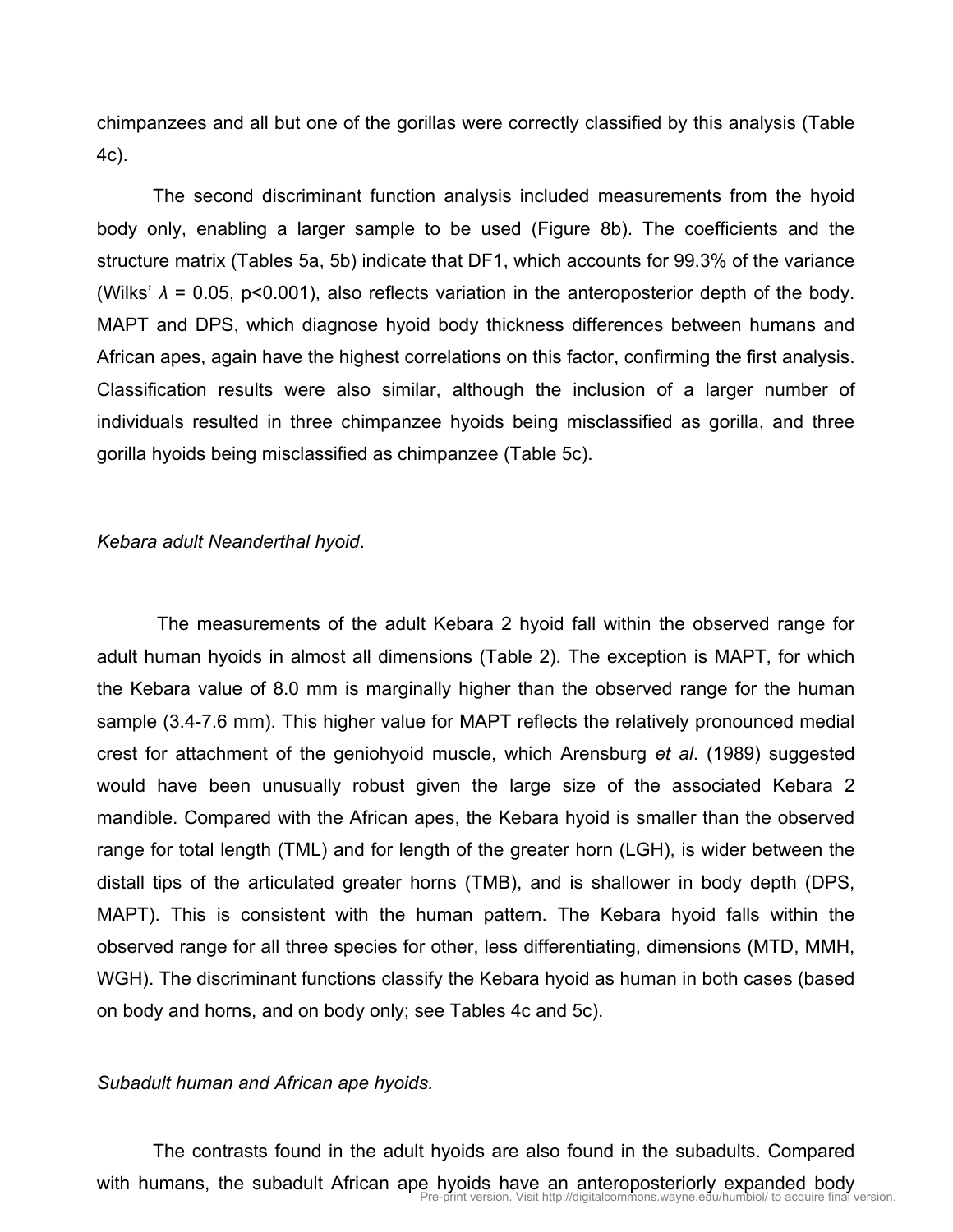with the presence of a posterior cavity or bulla, as can be seen in plots of the depth of the posterior surface (DPS) against both width (MTD) and height (MMH) (see Figure 9a). The ontogenetic scaling trends are summarised in Table 6, and indicate that at all ages, the human values for DPS are very significantly lower than those of either African ape for any given value of MTD or MMH, as indicated by the different values for the intercept in the regression models. In African apes the depth of the bulla (DPS) is greater from an early age, and also hyperscales to the hyoid body's other linear dimensions (width, MTD and height, MMH), reflecting the growth of the air sac system. Width (MTD) and height (MMH) of the hyoid body scale isometrically in chimpanzees but MMH hyperscales relative to MTD in gorillas, reflecting an additional dimension of expansion of the gorilla hyoid bulla (the air sac growth presumably causing the hyoid bulla to expand superiorly as well as anteriorly, relative to its transverse diameter).

A discriminant function analysis of the subadult sample based on the three hyoid dimensions reported for the Dikika specimen (Alemseged *et al*. 2006) correctly classifies all the humans, and the majority of the chimpanzees and gorillas (a small minority of each ape species being misclassified as the other; see Table 7). The first discriminant function is the only statistically significant one (Wilks' *λ* = 0.129, p<0.001), and DPS has the strongest loading on it. A high value for DF1 indicates a relatively deep posterior surface in proportion to the height of the hyoid body.

TABLE 6 ABOUT HERE TABLE 7 ABOUT HERE FIGURE 9 ABOUT HERE FIGURE 10 ABOUT HERE

*Dikika juvenile hyoid dimensions.*

As previously observed by Alemseged *et al.* (2006), and now confirmed with a larger subadult human sample and with only subadults considered, the Dikika juvenile australopith hyoid is deep for its height and width (Figure 9), and is morphologically chimpanzee-like. This similarity applies both when comparing only subadults from the three extant species

 $\cdot$   $-$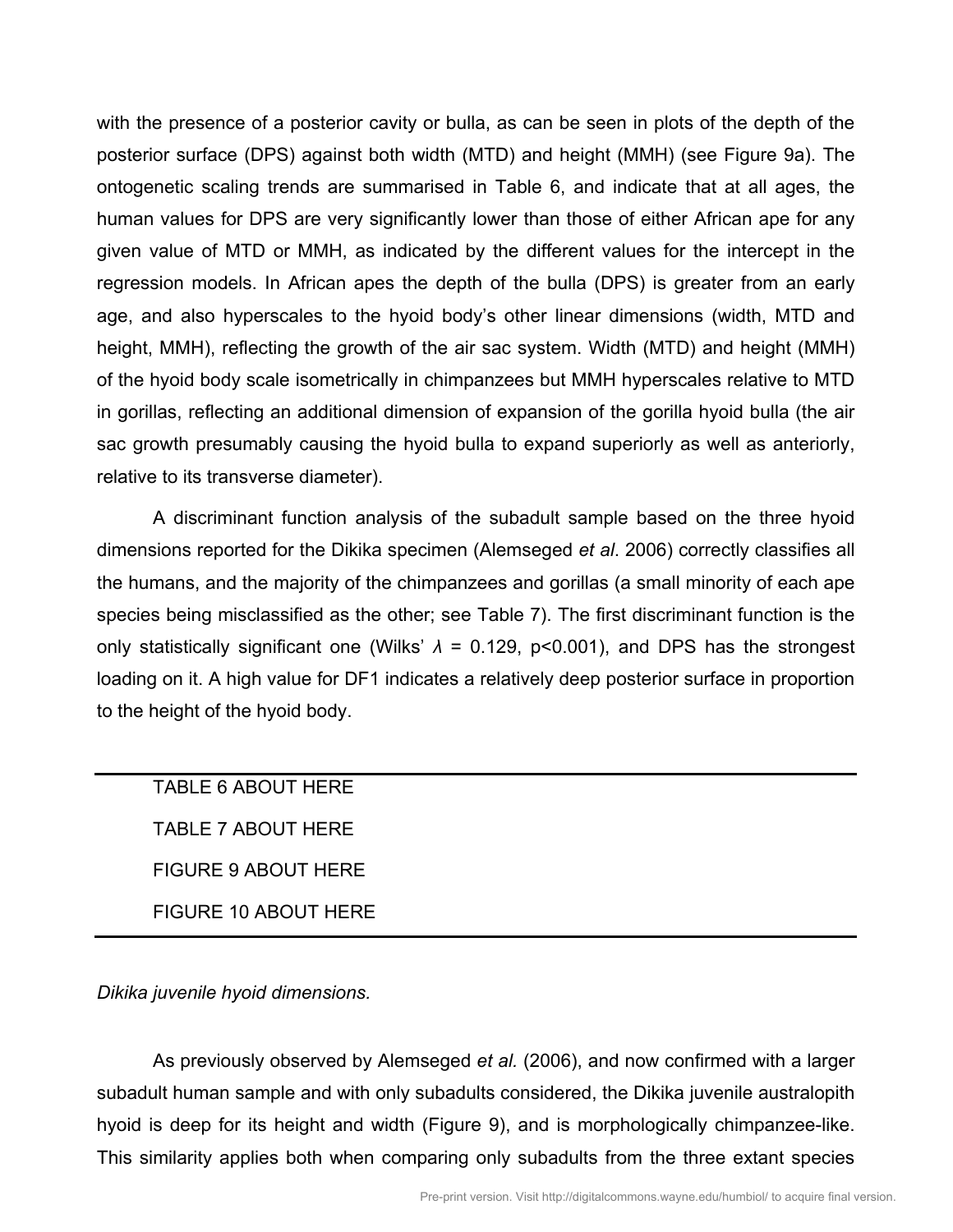(Figure 9a), and when comparing across all observed age classes (Figure 9b; this graph also shows the plotted values for the two middle Pleistocene European hominin hyoids from Atapuerca SH, attributed here to *H. heidelbergensis*). The discriminant function analysis of subadult hyoid bodies, based solely on the three hyoid body dimensions reported for the Dikika specimen, also classifies this specimen with chimpanzees (Table 7; Figure 10).

#### *Adult cranial and hyoid shape*

Bivariate correlations between hyoid and cranial dimensions (Table 8) indicate that in the adults (with all three extant species pooled), hyoid total maximum length, greater horn length, and body thickness are all most highly correlated with cranial base length (oraleendobasion; vs. TML, Pearson's  $r = 0.92**$ ; vs. LGH, Pearson's  $r = 0.75**$ ; vs. DPS, Pearson's  $r = 0.92**$ ; vs. MAPT, Pearson's  $r = 0.95**$ ). The scatterplot of MAPT vs. O-E (Figure 11) suggests that this correlation may simply reflect a size effect in both dimensions that differentiates mean values in the three species. When the sample is split into the three extant species, this pattern of statistically significant correlation only holds for the gorillas. However, there may be some overall functional significance in the fact that anteroposterior thickness of the hyoid body correlates with a cranial base dimension taken in the same plane.

Total maximum breadth of the hyoid is most highly correlated with bicarotid canal width (TMB vs. CC-CC, Pearson's  $r = 0.71**$ , all three species pooled). When broken down by species, this correlation is also supported by the chimpanzee data, and in humans, the highest correlation is with the closely-related dimension of bistylomastoid width (TMB vs. SM-SM, Pearson's r = 0.50\*); the gorilla sample is too small for independent assessment. This result is consistent with the soft tissue relationships: the styloid process is connected to the hyoid via the stylohyoid ligament and muscle, while the carotid artery passes just lateral to the superior thyroid cartilage and bifurcates at the level of the C3 vertebra, the internal branch passing more medially to enter the skull via the carotid canal. Bistylomastoid foramen and bicarotid canal width might therefore be expected to scale with the transverse diameter of the larynx and pharynx.

The width of the hyoid body correlates most highly with bicondylar breadth of the mandible (MTD vs. MBB, Pearson's  $r = 0.59**$ , all three species pooled; Figure 12a), and is next-most highly correlated with mandibular bigonial breadth (MTD vs. MGB, Pearson's r = Pre-print version. Visit http://digitalcommons.wayne.edu/humbiol/ to acquire final version.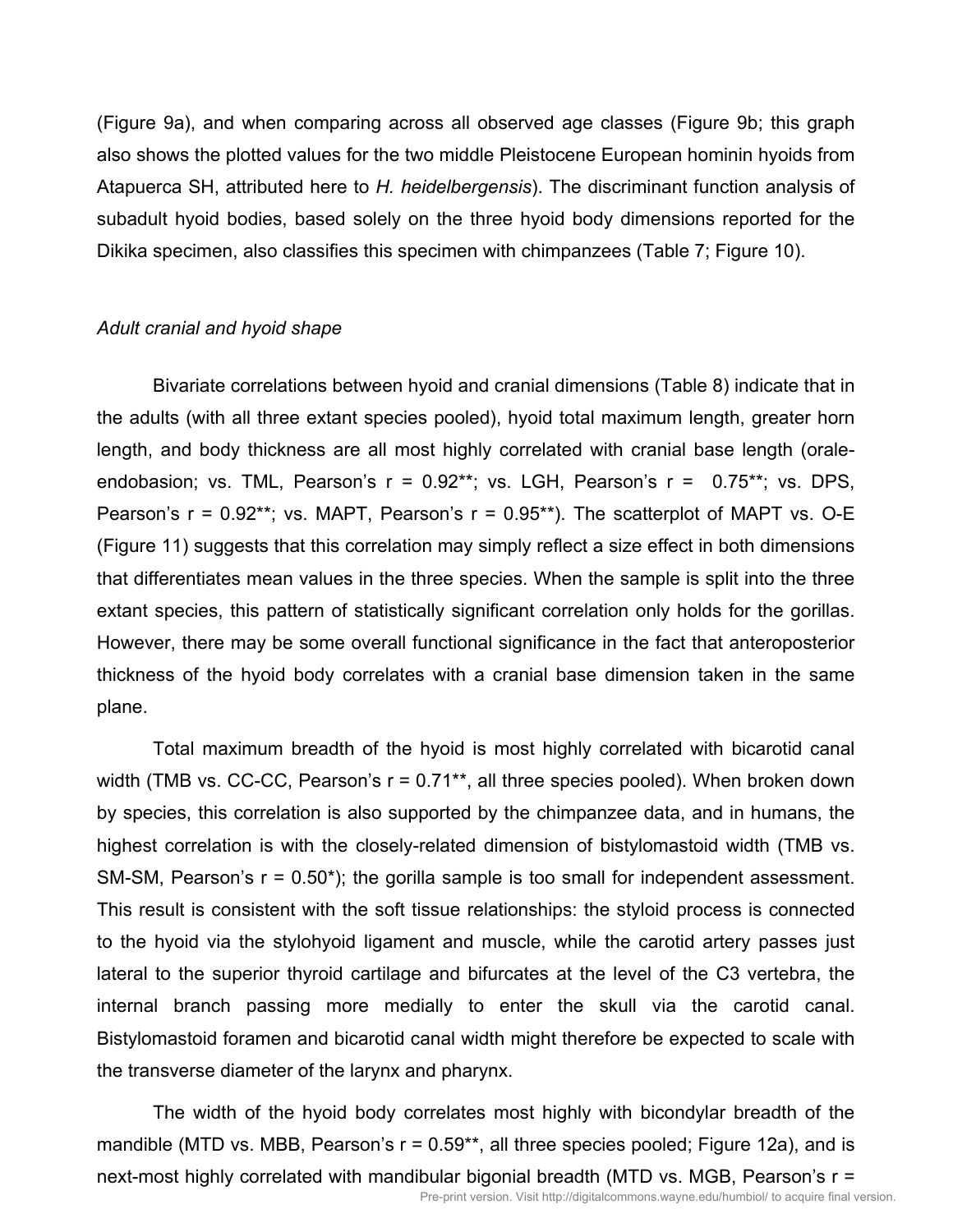0.55\*\*, all three species pooled), which must also reflect a size relationship between these closely contiguous structures. In the Kebara Neanderthal, the scaling of maximum bigonial breadth of the mandible to maximum transverse diameter of the hyoid body is consistent with this observed relationship in the extant species (Figure 12b).

TABLE 8 ABOUT HERE FIGURE 11 ABOUT HERE FIGURE 12 ABOUT HERE

17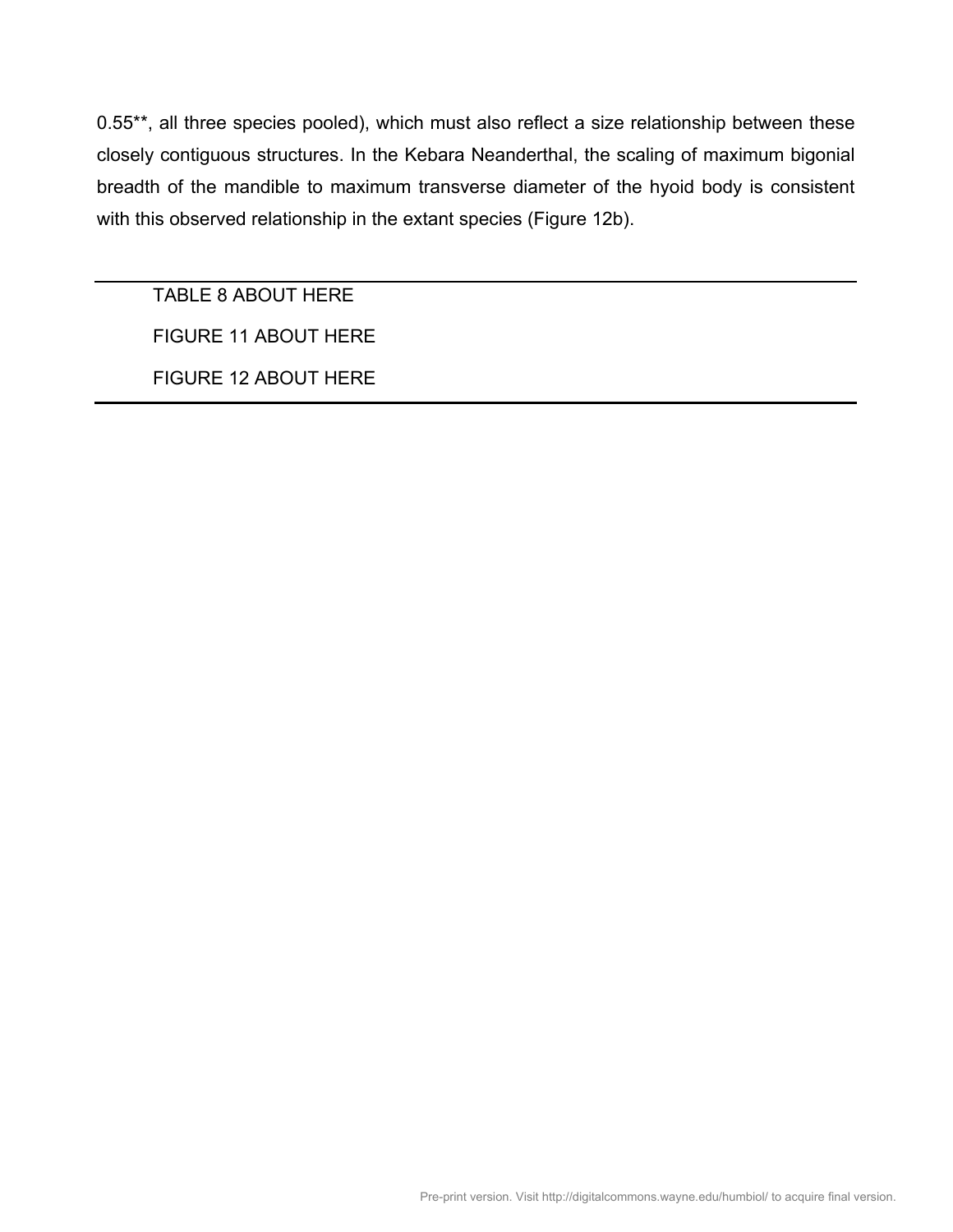#### **DISCUSSION**

Humans and African apes form a distinct clade, within which it is relevant to look for phenotypic evidence of divergent behavioural evolution. Human and African ape hyoid bones have distinct morphologies. The hyoid measurements recorded in this study from a human sample from early modern London reproduce with remarkable consistency the pattern found by Arensburg *et al*. (1989), in their earlier study of five Holocene human populations from Europe and the Near East (see Table 9). Human hyoids usually have a slightly greater total maximum breadth than total maximum length, and their bodies are relatively shallow anteroposteriorly, although their maximum transverse diameters do not differentiate them from the African apes.

### TABLE 9 ABOUT HERE

The discriminant function coefficients indicate that the hyoids of the African apes and of humans are principally distinguished by the relative depth of the body (i.e. the presence or absence of the expanded bulla), which reflects the presence or absence of a subhyoid airsac extension (as our chimpanzee virtual dissection clearly illustrates). The discriminant function analysis did not misclassify any adult human hyoids. The adult chimpanzee and gorilla hyoids are more similar, to the extent that a small minority of examples from one species were wrongly classified as the other, in the post hoc analysis. The primary difference in the African ape bones is in their total maximum length and in the depth of the body, the gorilla hyoids being on average larger in these dimensions than the chimpanzee examples even after controlling for hyoid body width and height.

We predicted that total maximum length (TML) of the hyoid would covary with antero-posterior length of the basal oropharynx and tongue root, and that total maximum breadth (TMB) of the hyoid (distance between the distal greater horns in their anatomical positions) would covary with transverse diameter of the basal oropharynx. Published soft tissue measurements of adult humans are consistent with these expectations. Perrier *et al*. (1992) found the transverse diameter of the basal oropharynx to be 41 mm in a cast from a single adult vocal tract, which is in the middle of the range for TMB in our own adult skeletal sample (40.7±5.2 mm., n=21). The pharyngeal cavity at this level is longer in transverse

 $\overline{\phantom{a}}$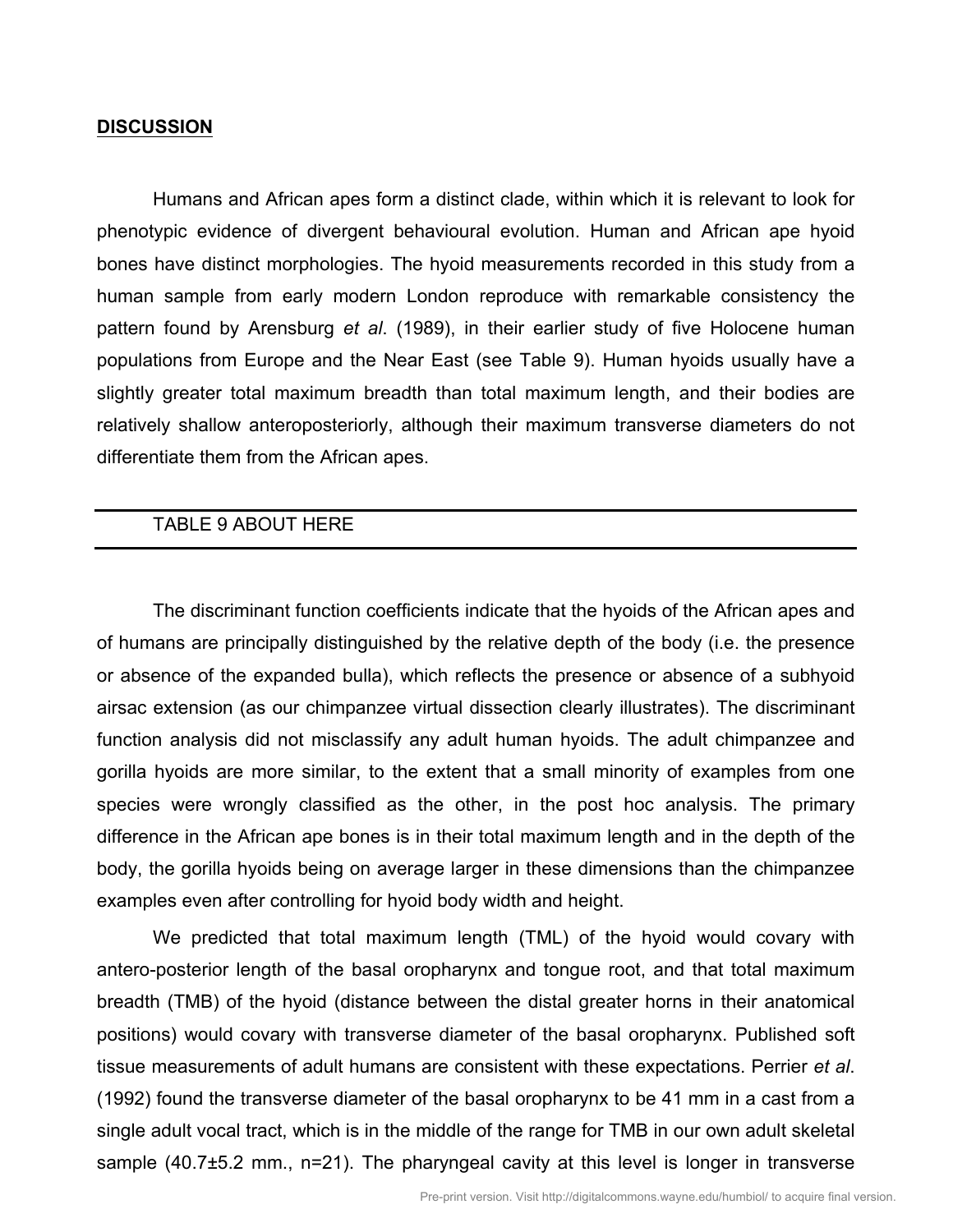than in sagittal diameter, and it is the sagittal diameter of the tongue root which makes the additional contribution to TML. Taylor *et al*. (1996) found the average distance from the superior point of the anterior hyoid body to the posterior wall of the pharynx in the midline to be 28 mm in females and 35 mm in males, based on samples of 18 year-olds measured from lateral cephalometric radiographs. This is approximately consistent with our own findings of an overall mean adult TML of 36 mm, with a mean for adult females (n=17) of 34 mm, and a mean for adult males (n=20) of 38 mm. It would be useful in future to collect more data on oral and pharyngeal cavity dimensions in chimpanzees and gorillas, so that species differences in hyoid dimensions can also be correlated more precisely with the dimensions of these soft tissue structures and the relevance inferred for any functional differences in (e.g.) swallowing movements. In the African apes, the relatively large values found for TML also reflect a third factor — the greater depth and curvature of the hyoid body itself, which is filled by a laryngeal air sac.

Examining the fossil hyoids and comparing them with the modern hominoid samples show that the Dikika *A. afarensis* hyoid has the expanded bulla found in the African apes associated with retention of the laryngeal air sac with its subhyoid extension (Alemseged *et al.* 2006).

The Kebara Neanderthal specimen and the hyoid body of the juvenile *Australopithecus afarensis* from Dikika, Ethiopia (Alemseged *et al*. 2006) are not the only published hyoids from extinct hominins, although they are the best-known. Hyoids of extinct hominins were also found at two Spanish sites. In Spain the El Sidron site, dated to about 43 kya yielded a hyoid body assigned to Neanderthal which is very similar in size and shape to that of modern humans (Rodriguez et al. 2003). The Sima de los Huesos site (also from Spain) yielded two hyoid bodies, possibly belonging to a subadult and an adult specimen (Martinez et al. 2008). These two hyoids are of great interest because they are attributed to pre-Neanderthal archaic *Homo* (*Homo heidelbergensis)* and date to approximately 530 kya BP. The absence of an expanded bulla in these hyoid bodies of humans, Neanderthals and *Homo heidelbergensis* suggests that they shared the derived feature of an absence of laryngeal air sacs. There is no evidence, nor to our knowledge any plausible functional reason to expect, that later hominins passed through an orangutan-like stage with a large air sac that did not impinge on the hyoid body. Such a suggestion would lack parsimony. The loss of the air sac system can therefore be dated to no later than the middle Pleistocene.

 $\overline{\phantom{0}}$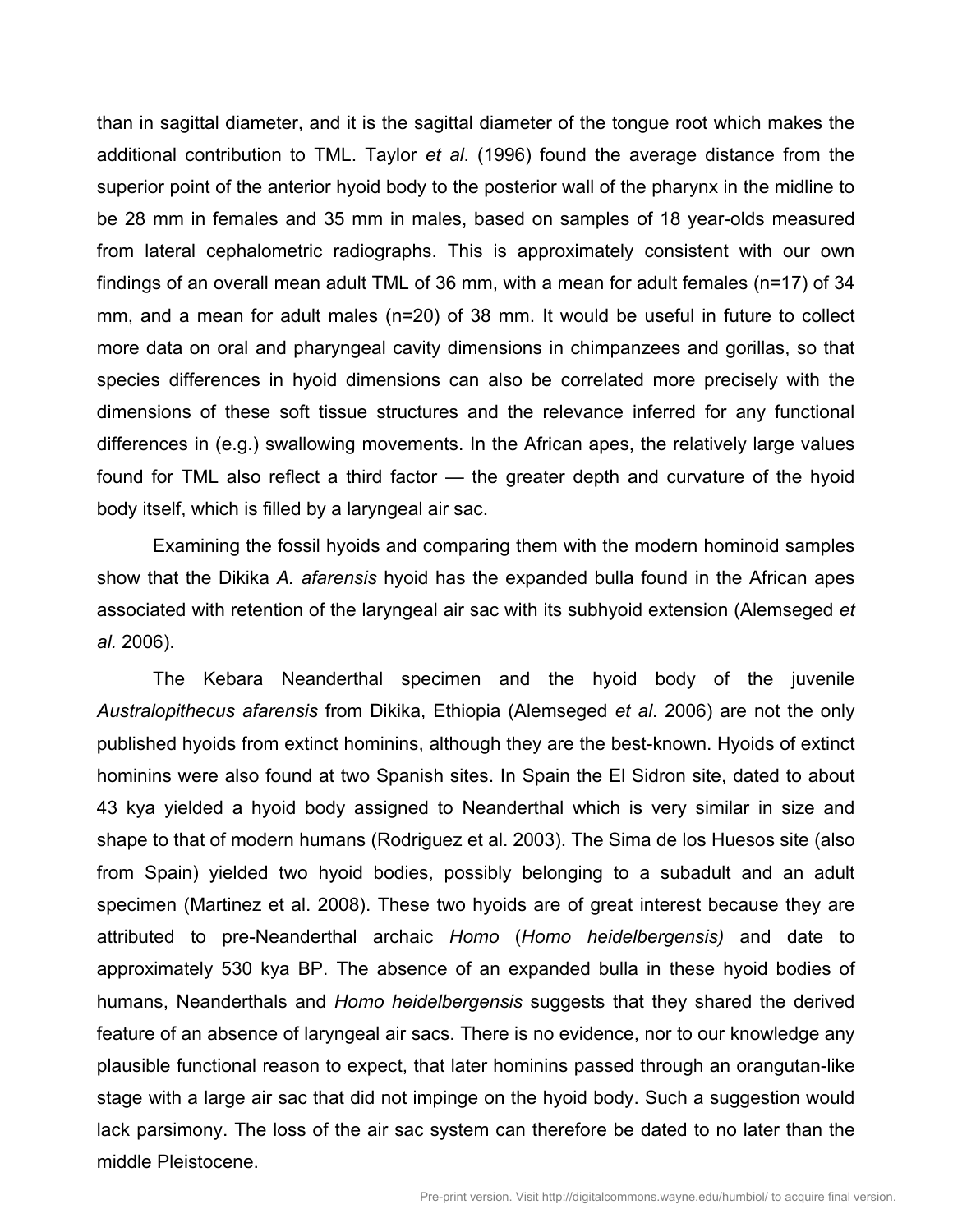Our study has focused on comparative hyoid bone morphology in African apes and humans, and its implications for the presence or absence of an air sac system. If the presence of an air-sac system hinders the production of easily-perceptible contrasts in basic speech sounds and its absence in humans reflects selection against that hindrance (as de Boer has proposed based on his experimental and modelling work; de Boer 2009, 2012), then the emergence of human-like speech can also therefore be dated to no later than the middle Pleistocene. Our comparative analysis was, by its nature as a dry bone study, unable to identify any association between the shape or size of the hyoid bone and its position in relation to the mandible; our study therefore sheds no new light on the vexed question of the lengths of the vertical and horizontal portions of the supralaryngeal vocal tract in fossil hominins (cf. Fitch 2009). However, elsewhere we have explored the reconstruction of the Neanderthal vocal tract using three-dimensional shape analyses and software articulatory models of vowel production, with hyoid position predicted by extrapolation from a reference sample of head-and-neck scans of adult humans (Barney et al. 2012); similarly to Boe et al. (2002, 2011), we found that the reconstructed Neanderthal tract has comparable properties to those of humans, although the necessity of estimating fossil hominin soft tissue relationships from an extant reference species limits independent validation of the modelling assumptions. The presence in Neanderthals of the human variant of the FOXP2 gene (Krause et al. 2008, Burbano et al. 2010), the possible skeletal evidence of adaptations for 'speech breathing' (Maclarnon and Hewitt 1999, 2004), the skeletal evidence for *H. heidelbergensis* and Neanderthal right-handedness (e.g. Steele and Uomini 2009, Frayer et al. 2012, Volpato et al. 2012) and the presence in Neanderthals of the human pattern of cerebral petalias (e.g. Barzeau et al. 2012), provide additional independent supporting evidence for a capacity for speech in these fossil hominins.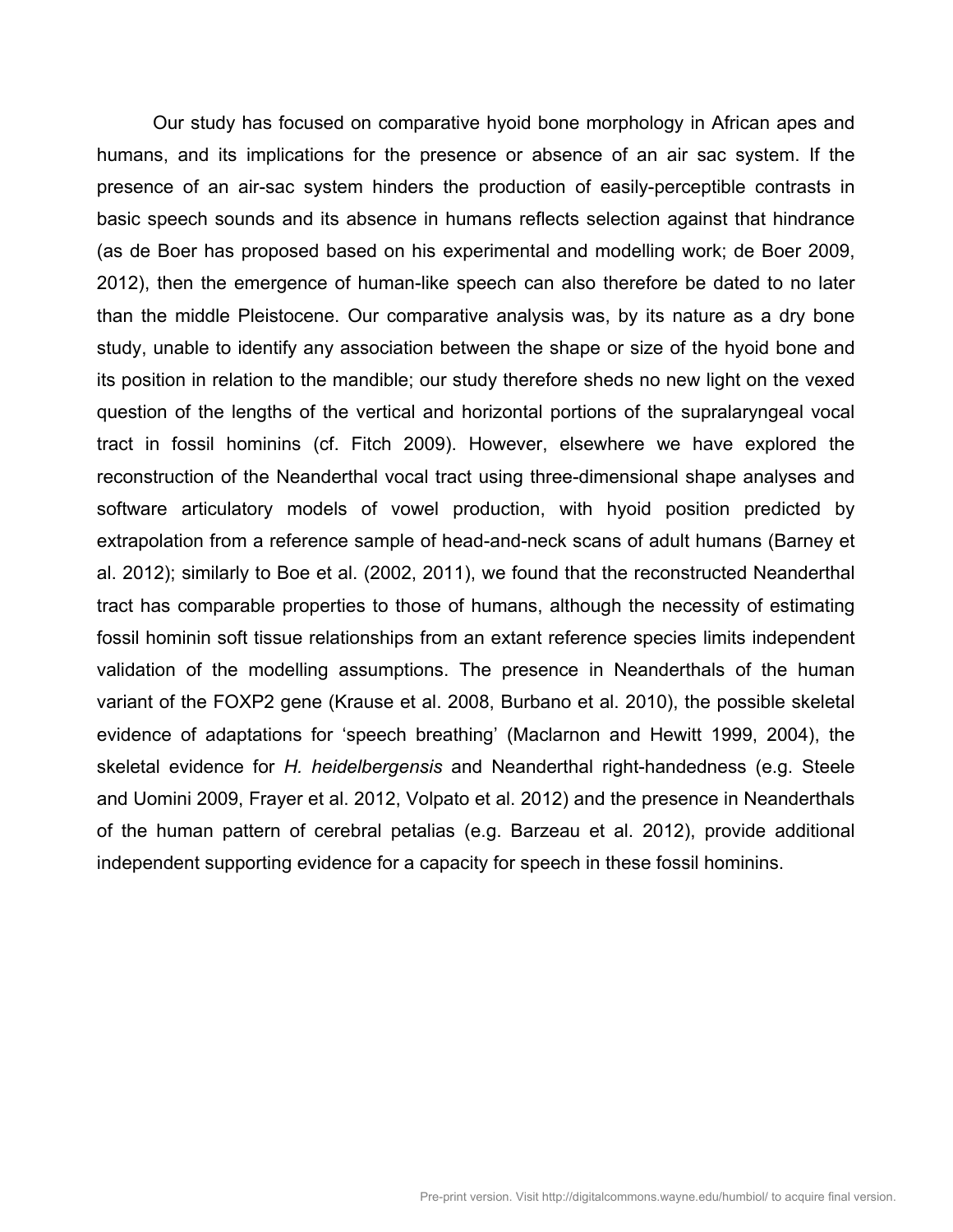#### **Acknowledgements**

It is a special pleasure to acknowledge the editorial feedback and guidance of Franz Manni and Nancy Wise. We thank Christophe Zollikofer, Marcia Ponce de Leon, and Jürg Hodler and Frank Rühli for assistance in obtaining CT scans of a chimpanzee from the collections of the Anthropological Institute, University of Zurich. We thank Robert Kruszynski and the staff of the British Museum (Natural History) and Simon Mays of English Heritage for access to the human material, and Malcolm Harman and the staff of the Powell-Cotton Museum for access to the African ape material. We thank Manu Davies for checking and editing the digital transcription of the database. We thank Fred Spoor for consultation on details of the version of the comparative dataset used by Alemseged *et al.* (2006). We thank Leslie Aiello, Anna Barney, William Kimbel, Daniel Lieberman, Fred Spoor, and three anonymous reviewers for their comments, which have greatly improved the present version. Any remaining errors remain our own. MC acknowledges grant support from the British Academy Social Brain project. JS and SM acknowledge grant support from the EC HANDTOMOUTH Project, FP6 Contract No. 29065 (NEST-2004-PATH-HUMAN) and from the AHRC Centre for the Evolution of Cultural Diversity (UCL).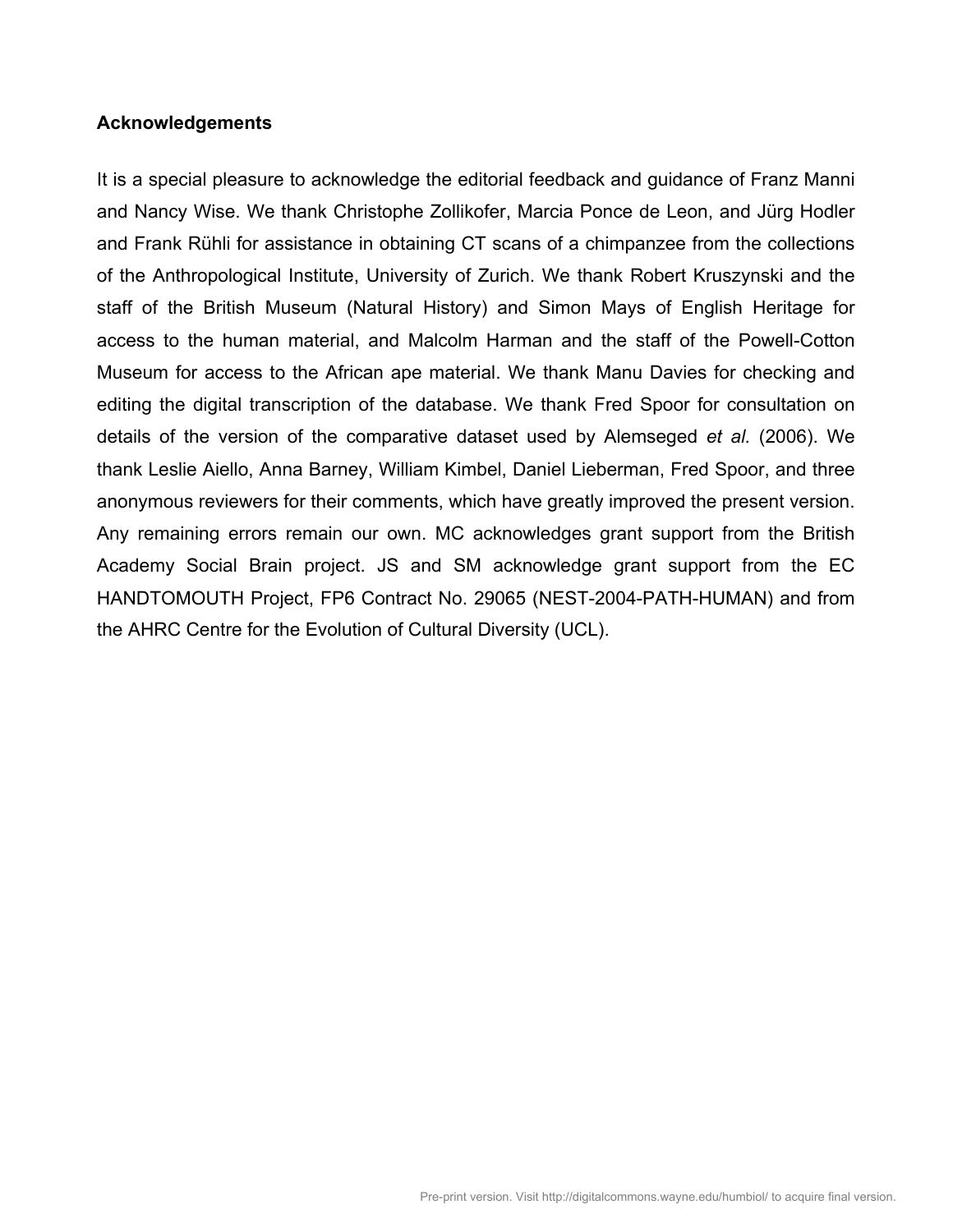#### **References**

- Aiello, L. and Dean, C. (1990) *An Introduction to Human Evolutionary Anatomy*. Academic Press: San Diego.
- Alemseged, Z., Spoor, F., Kimbel, W.H., Bobe, R., Geraads, D., Reed, D. & Wynn, J.G. (2006) A juvenile early hominin skeleton from Dikika, Ethiopia. *Nature* 443:296-301.
- Arensburg, B., Schepartz, L.A., Tillier, A.M., Vandermeersch, B. & Rak, Y. (1990). A reappraisal of the anatomical basis for speech in Middle Palaeolithic hominids. *American Journal of Physical Anthropology* 83: 137-156.
- Arensburg, B., Tillier, A.M., Duday, H., Schepartz, L.A. & Rak, Y. (1989). A Middle Palaeolithic human hyoid bone. *Nature* 338: 758-760.
- Avril, C. (1963). Kehlkopf und Kehlsack des Schimpansen, *Pan troglodytes* (Blumenbach 1799*). Gegenbaurs Morphologisches Jahrbuch* 105:74–129.
- Balzeau, A., Holloway, R. L., & Grimaud-Hervé, D. (2012). Variations and asymmetries in regional brain surface in the genus *Homo*. *Journal of Human Evolution* 62(6): 696- 706.
- Barney, A., Martelli, S., Serrurier, A., & Steele, J. (2012). Articulatory capacity of Neanderthals, a very recent and human-like fossil hominin. *Philosophical Transactions of the Royal Society B: Biological Sciences*, *367*(1585), 88-102.
- Boë, L. J., Heim, J. L., Honda, K., & Maeda, S. (2002). The potential Neandertal vowel space was as large as that of modern humans. *Journal of Phonetics*, *30*(3), 465-484.
- Boë, L. J., Granat, J., Heim, J. L., Badin, P., Captier, G., & Barbier, G. (2011). Ability of reconstituted fossil vocal tracts to produce speech Phylogenetic and ontogenetic considerations. In *Proceedings of the 9th International Seminar on Speech Production (ISSP 2011)* (pp. 313-320).
- Brandes R. (1932). Über den Kehlkopf des Orang-Utan in verschiedenen Altersstadien mit besonderer Berücksichtigung der Kehlsackfrage. *Gegenbaurs Morphologisches Jahrbuch* 69:1–61.
- Brown, B. and Ward, S.C. (1988) Basicranial and facial topography in *Pongo* and *Sivapithecus.* In Schwartz, J.H. (ed.): *Orang-utan Biology*. New York: Oxford University Press, pp. 247–260.
- Burbano, H. A., Hodges, E., Green, R. E., Briggs, A. W., Krause, J., Meyer, M., ... & Pääbo, S. (2010). Targeted investigation of the Neandertal genome by array-based sequence capture. *Science 328*(5979): 723-725.
- Clegg, M. (2001) *The Comparative Anatomy and Evolution of the Human Vocal Tract.* Ph.D. thesis, University of London.
- de Boer, B. (2009) Acoustic analysis of primate air sacs and their effect on vocalization, *Journal of the Acoustical Society of America* 126**:** 3329–3343
- de Boer, B. (2012) Loss of air sacs improved hominin speech abilities *Journal of Human Evolution* **62(1):** 1–6.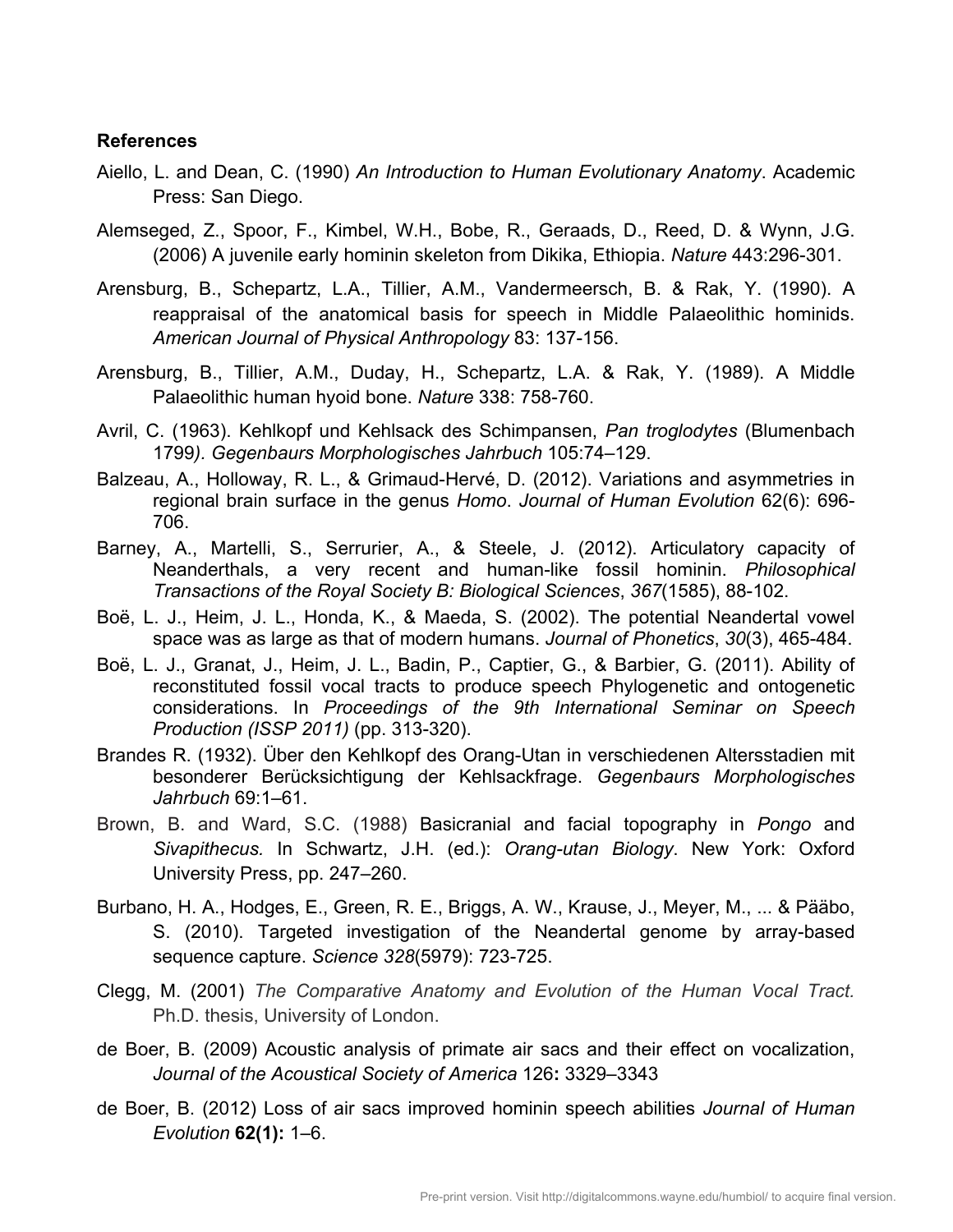- Dodds, W.J., Stewart, E.T. & Logemann, J.A. (1990) Physiology and radiology of the normal oral and pharyngeal phases of swallowing. *Am. J. Roentgenol*. 154: 953-63.
- Eveleth, P.B. & Tanner, J.M. (1990). *Worldwide Variation in Human Growth* (2nd Ed.). Cambridge: Cambridge University Press.
- Falk, D. (1975) Comparative anatomy of the larynx in man and the chimpanzee: implications for language in Neanderthal. *Am. J. Phys. Anthrop.* 43**:** 123–132.
- Fick R. (1895). Vergleichend anatomische Studien an einem erwachsenen Orang-Utang. *Archiv für Anatomie und Physiologie* 1(1):1-100.
- Fitch WT (2000) The evolution of speech: a comparative review. *Trends in Cognitive Sciences* 4: 258-267.
- Fitch, W.T. (2009). Fossil cues to the evolution of speech. in *The Cradle of Language*, edited by R. P. Botha, and C. Knight (Oxford University Press, Oxford, UK), pp. 112-134.
- Fitch, W.T. & Hauser, M.D. (1995). Vocal production in nonhuman primates: Acoustics, physiology, and functional constraints on "honest" advertisement. *American Journal of Primatology* 37: 191-219.
- Fitch, W.T. (2000). The phonetic potential of nonhuman vocal tracts: comparative cineradiographic observations of vocalizing animals. *Phonetica* 57: 205-218.
- Fitch, W.T., Reby, D. (2001). The descended larynx is not uniquely human. *Proc. R. Soc. Lond. B Biol. Sci.* 268: 1669-1675.
- Frayer, D. W., Lozano, M., Bermudez de Castro, J. M., Carbonell, E., Arsuaga, J.L., Radovčić, J., ... & Bondioli, L. (2012). More than 500,000 years of right-handedness in Europe. *Laterality: Asymmetries of Body, Brain and Cognition 17*(1): 51-69.
- Hewitt, G., MacLarnon, A. & Jones, K.E. (2002). The functions of laryngeal air sac in primates: a new hypothesis*. Folia Primatol.* 73: 70-94.
- Hilloowala, R.A. (1975). Comparative anatomical study of hyoid apparatus in selected primates. *American Journal of Anatomy* 142(3): 367-384.
- Hilloowala, R.A., and Lass, N.J. (1978). Spectrographic analysis of laryngeal air sac resonance in rhesus monkey. *American Journal of Physical Anthropology* 49: 129-131.
- Kelemen G (1963) Comparative anatomy and performance of the vocal organ in vertebrates. In *Acoustic behaviour of animals* (ed Busnel R-G), pp. 489-521. Amsterdam, London, New York: Elsevier Publishing Company.
- Krause, J., Lalueza-Fox, C., Orlando, L., Enard, W., Green, R. E., Burbano, H. A., ... & Pääbo, S. (2007). The derived *FOXP2* variant of modern humans was shared with Neandertals. *Current Biology 17*(21): 1908-1912.
- Laitman, J.T., Heimbuch, R.C. & Crelin, E.S. (1978). Developmental change in a basicranial line and its relationship to the upper respiratory system in living primates. *American Journal of Anatomy* 152: 467-482.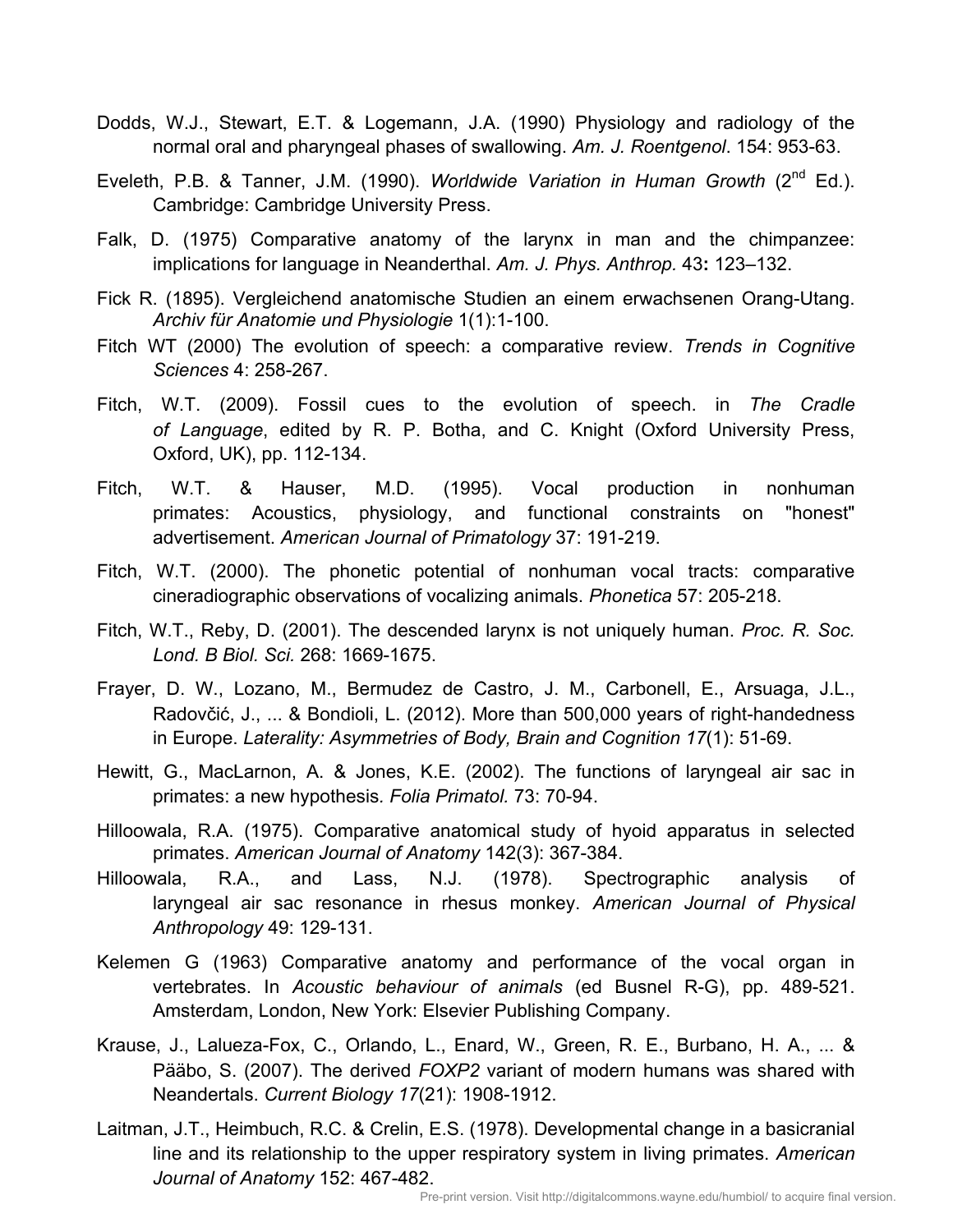- Lieberman, D. E., McCarthy, R. C., Hiiemae, K. M., & Palmer, J. B. (2001). Ontogeny of postnatal hyoid and larynx descent in humans. *Archives of Oral Biology* 46: 117– 128.
- Lieberman, P., Crelin, E.S. & Klatt, D.H. (1972). Phonetic ability & related anatomy of newborn & adult human, Neanderthal man & the chimpanzee. *American Anthropologist* 74: 287-307.
- Lieberman, P., Laitman, J.T., Landahl, K. & Gannon, P.J. (1989). Folk physiology and talking hyoids. *Nature* 342: 486.
- Liem KF, Bemis WE, Walker FW, and Grande L. (2001). *Functional Anatomy of the Vertebrates*. Fort Worth: Harcourt College Publishers.
- MacLarnon, A., & Hewitt, G. (1999). The evolution of human speech: the role of enhanced breathing control. *American Journal of Physical Anthropology* 109: 341–363
- MacLarnon, A.M. & Hewitt, G.P. (2004). Increased breathing control: another factor in the evolution of human language. *Evolutionary Anthropology* 13: 181-197.
- Martinez, I. *et al*. (2008). Human hyoid bones from the middle Pleistocene site of the Sima de los Huesos (Sierra de Atapuerca, Spain). *Journal of Human Evolution* 54: 118- 124.
- McCarthy, R., Strait, D., Yates, F. & Lieberman, P. (2006). The origin of human speech [abstract]. *Abstracts from the Paleoanthropology Society Annual Meeting 2006, San Juan, Puerto Rico.*
- Meikle, M.C. (2002). *Craniofacial Development, Growth and Evolution*. Bressingham, Norfolk: Bateson Publishing.
- Miller, R.A. (1941) The laryngeal sacs of an infant and an adult gorilla. *American Journal of Anatomy* 69: 1-17.
- Negus, V.E. (1949) *The Comparative Anatomy and Physiology of the Larynx*, William Heinemann Medical Books LTD, London.
- Nemai, J. (1920) Das Stimmorgan der Primaten. *Zeitschrift fur Anatomie und Entwicklungsgeschichte* 59: 257-292.
- Nemai, J. (1926) Das Stimmorgan der Primaten. *Zeitschrift fur Anatomie und Entwicklungsgeschichte* 81: 657-672.
- Nemai, J. and Kelemen G. (1929). Das Stimmorgan des Orang-Utan*. Zeitschrift fϋr Anatomie und Entwicklungsgeschichte* 88(5-6): 697-709.
- Nishimura T, Mikami A, Suzuki J, Matsuzawa T (2007) Development of the laryngeal air sac in chimpanzees. *International Journal of Primatology* 28: 483-492.
- Nishimura, T. (2003). Comparative morphology of the hyo-laryngeal complex in anthropoids: two steps in the evolution of the descent of the larynx. *Primates* 44: 41- 49.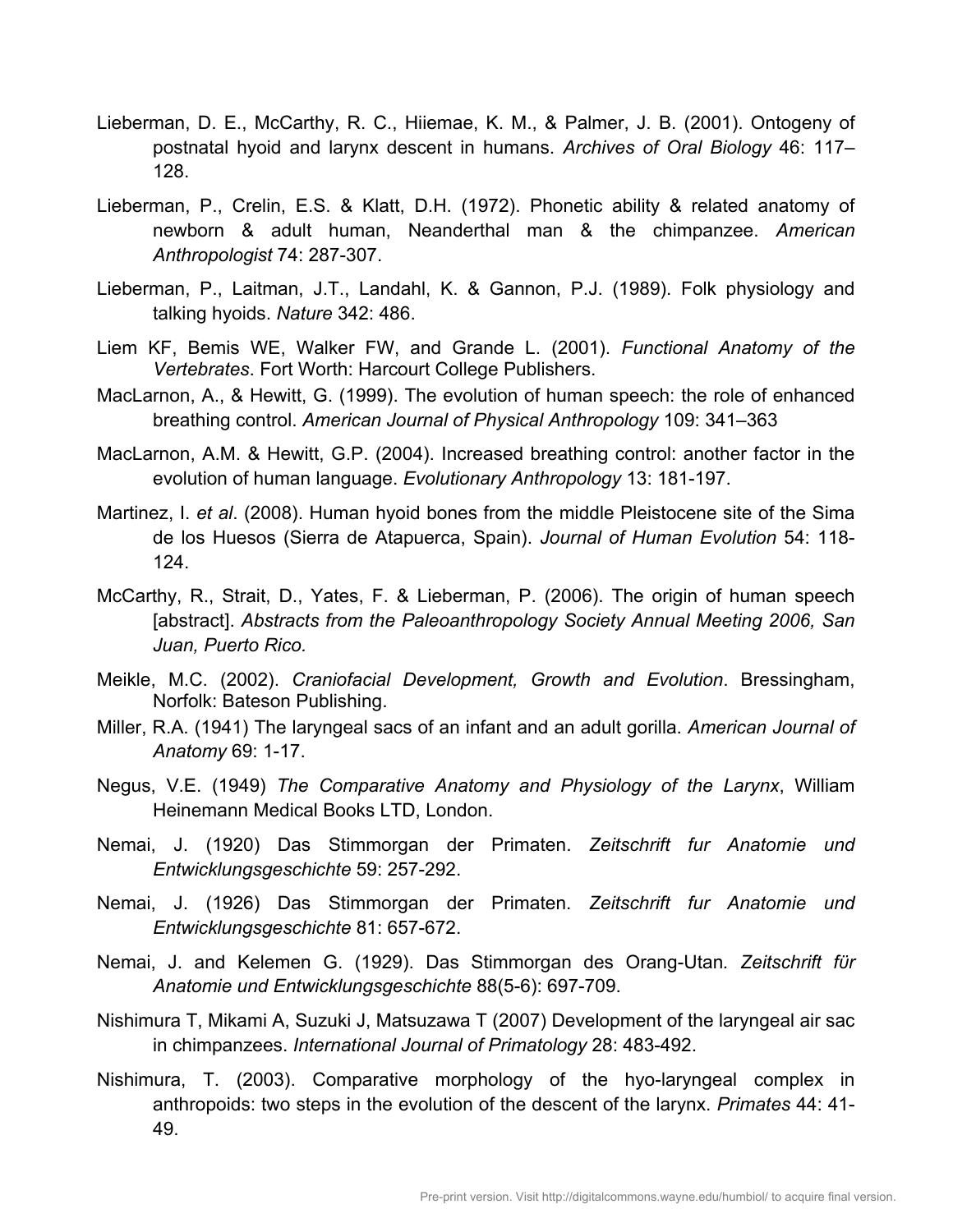- Nishimura, T., Mikami, A., Suzuki, J. & Matsuzawa, T. (2003). Descent of the larynx in chimpanzee infants. *Proc. Natl Acad. Sci. U.S.A.* 100: 6930-6933.
- Nishimura, T., Mikami, A., Suzuki, J. & Matsuzawa, T. (2006) Descent of the hyoid in chimpanzees: evolution of face flattening and speech. *J. Hum. Evol.* 51: 244-54.
- Perrier, P., Boe, L.-J. and Sock, R. (1992) Vocal tract area function estimation from midsagittal dimensions with CT scans and a vocal tract cast: modeling the transition with two sets of coefficients. *Journal of Speech and Hearing Research* 35: 53–67.
- Riede, T., Tokuda, I.T., Munger, J.B., & Thomson, S.L. (2008). Mammalian laryngseal air sacs add variability to the vocal tract impedance: physical and computational modeling. *Journal of the Acoustical Society of America* 124: 634–647.
- Rodriguez, L. *et al.* (2003) Breve nota sobre el hioides Neandertalense de Sidron (Pilona, Asturias). In: *Antropologia y Diversidad* (vol. 1), Aluja M.P. et al. (eds). Barcelona: Edicions Bella-terra. 484-493.
- Sawada, M. (1999) Geometric Mean Regression Add-In For Excel '97. http://www.lpc.uottawa.ca/data/scripts/index.html
- Schön, M. (1971). The anatomy of the resonating mechanism in howling monkeys. *Folia Primatologica* 15: 117-132.
- Schön Ybarra, M. (1995). A comparative approach to the nonhuman primate vocal tract: Implications for sound production. In *Current Topics in Primate Vocal Communication*, edited by E. Zimmerman and J.D. Newman (Plenum Press, New York), pp. 185-198.
- Senecail, B. (1979). *L'Os Hyoide: Introduction Anatomique a l'Etude de Certains Mechanisms de la Phonation.* Memoires du Laboratorie d'Anatomie et de la Faculte de Medecine de Paris, Paris.
- Sonntag CF (1924) *The Morphology and Evolution of the Apes and Man*, John Bale, Sons & Danielsson, London.
- SPSS Inc. (2005)*. SPSS 14.0 for Windows*. Chicago IL.
- Steele, J., & Uomini, N. (2009). Can the archaeology of manual specialization tell us anything about language evolution? A survey of the state of play. *Camb. Archaeol. J*, 19: 97-110.
- Swindler DR, Wood CD (1973) *An Atlas of Primate Gross Anatomy*, University of Washington Press, Seattle & London.
- Taylor, M., Hans, M.G., Strohl, K.P., Nelson, S. and Broadbent, B.H. (1996) Soft tissue growth of the oropharynx. *The Angle Orthodontist* 66: 393-400.
- Tillier, A.-M. (1991) La mandibule et les dents. In *Le squelette Moustérien de Kébara 2* (eds Bar Yosef, O. and Vandermeersch, B.), pp. 97–111. Paris: CNRS.
- Volpato, V., Macchiarelli, R., Guatelli-Steinberg, D., Fiore, I., Bondioli, L., & Frayer, D.W. (2012). Hand to mouth in a Neandertal: right-handedness in Regourdou 1. *PloS One 7*(8): e43949.

 $-$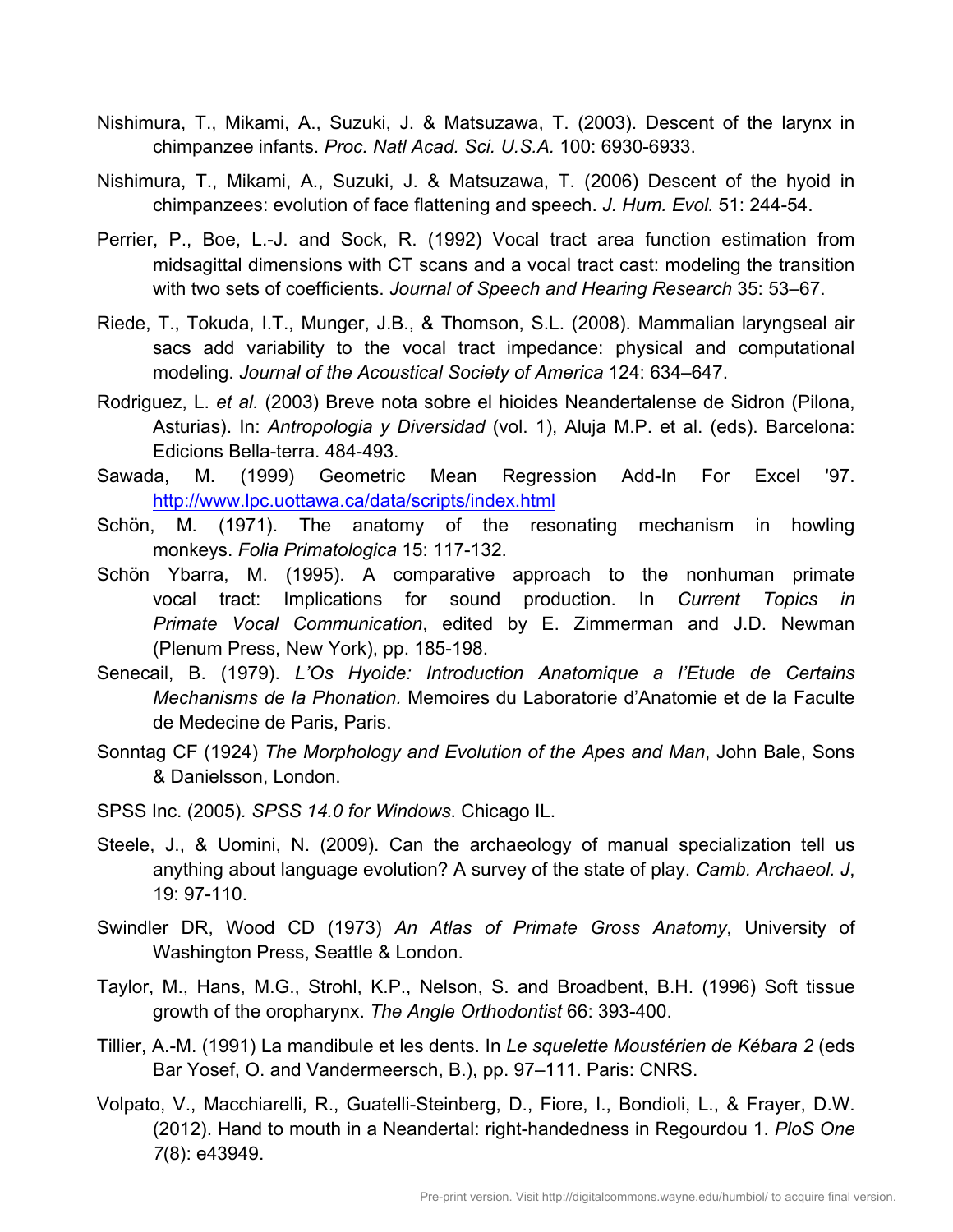Westhorpe, R.N. (1987). The position of the larynx in children and its relationship to ease of intubation. *Anaesthesiology Intensive Care Medicine* 15: 384-388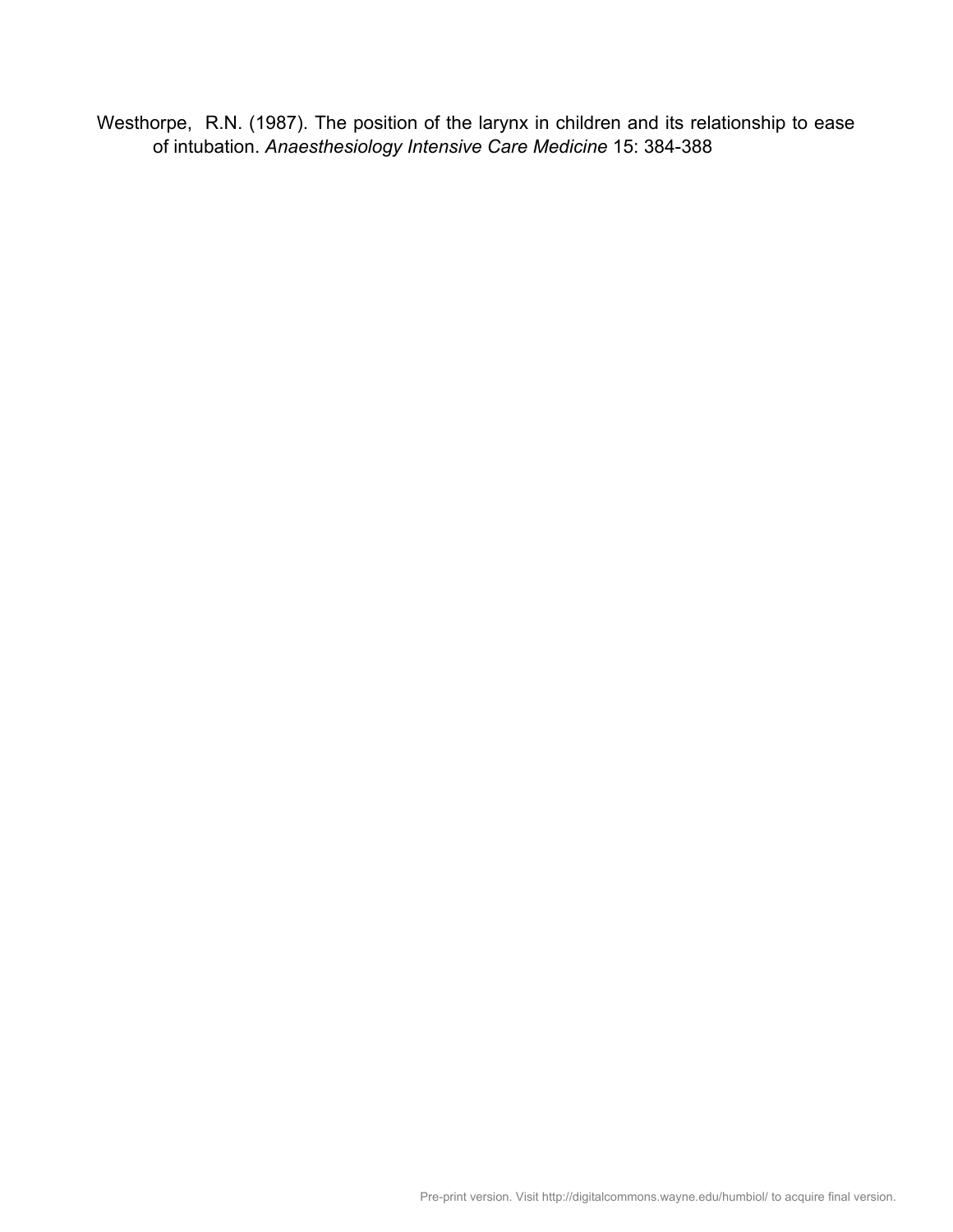**Table 1**. Hyoid and cranial measurements. Unilateral measurements taken on left side where available.

|                          | <b>Measurement</b>                                          | <b>Description</b>                                                                                                                                                                                                                                       |
|--------------------------|-------------------------------------------------------------|----------------------------------------------------------------------------------------------------------------------------------------------------------------------------------------------------------------------------------------------------------|
|                          |                                                             | Hyoid bone measurement (after Arensburg et al. 1989, 1990; except MAPT, defined for this study)                                                                                                                                                          |
| <b>TML</b>               | Total maximum length                                        | Total maximum length of the hyoid bone in the mid-sagittal plane,<br>in projection from the distal end of the greater horns to the most<br>antero-medial point of the body, with the greater horns attached to<br>the body in their anatomical position. |
| <b>TMB</b>               | Total maximum breadth                                       | Total maximum breadth of the hyoid bone in transverse plane,<br>taken at the most external distal ends of the greater horns, with the<br>greater horns attached to the body in their anatomical position                                                 |
| <b>MTD</b>               | Maximum transverse<br>diameter                              | Maximum transverse diameter of hyoid body                                                                                                                                                                                                                |
| MMH                      | Maximum medial height                                       | Maximum medial height of hyoid body (midsagittal distance<br>between the supero-posterior and infero-posterior borders of the<br>hyoid body)                                                                                                             |
| <b>APT</b>               | Antero-posterior thickness                                  | Antero-posterior thickness of hyoid body in sagittal plane; one<br>caliper branch tangent to upper and to lower posterior margins of<br>hyoid body, the other branch tangent to the most protruding antero-<br>medial point of the hyoid body            |
| <b>MAPT</b>              | Maximum antero-posterior<br>thickness                       | Chord length in sagittal plane, from medial point on upper posterior<br>margin of hyoid body, to the most protruding antero-medial point.of<br>the hyoid body                                                                                            |
| <b>DPS</b>               | Depth of the posterior<br>surface                           | Depth of the posterior surface of the hyoid body, measured from<br>the the upper and the lower posterior margins of the hyoid body in<br>the mid-sagittal plane                                                                                          |
| <b>LGH</b><br><b>WGH</b> | Length of the greater horn<br>Width of the greater horn     | Distal end to the lateral border of proximal articular surface<br>Infero-superior width of greater horn taken at widest point closest to<br>hyoid body                                                                                                   |
|                          | <b>Skull measurements</b>                                   |                                                                                                                                                                                                                                                          |
| <b>U.FACE</b>            | Upper facial height                                         | From nasion to alveolare                                                                                                                                                                                                                                 |
| <b>BIZYGO</b>            | Bizygomatic breadth                                         | From zygion to zygion                                                                                                                                                                                                                                    |
| <b>IPL</b>               | Internal palate length                                      | From orale to staphylion                                                                                                                                                                                                                                 |
| IPB<br><b>MBB</b>        | Internal palate breadth<br>Mandibular bicondylar<br>breadth | From endomolare to endomolare<br>From condylion to condylion                                                                                                                                                                                             |
| <b>MGB</b>               | Mandibular bigonial breadth                                 | From gonion to gonion                                                                                                                                                                                                                                    |
| S. HT                    | Mandibular symphysis<br>height                              | From gnathion to infradentale                                                                                                                                                                                                                            |
| ML                       | Mandibular length                                           | Horizontal distance from the posterior aspect of condyles to<br>gnathion                                                                                                                                                                                 |
| <b>HR</b>                | Maximum height of<br>mandibular ramus                       | From gonion to uppermost part of condyle                                                                                                                                                                                                                 |
| $C-E$                    | Cranial base length                                         | Hormion to endobasion                                                                                                                                                                                                                                    |
| O-E                      | Total cranial base length                                   | Orale to endobasion                                                                                                                                                                                                                                      |
| TP-TP                    | Bitympanic width                                            | Cranial base width at most inferior point of lateral end of tympanic<br>plates                                                                                                                                                                           |
| SM-SM                    | Bistylomastoid width                                        | Width between central points in the left and right stylomastoid<br>foramina                                                                                                                                                                              |
| CC-CC<br>TP-PA           | Bicarotid canal width<br>Tympanic-petrous length            | Width between central points in the left and right carotid canals<br>Length between most inferior point of lateral end of tympanic plate<br>and anteriormost point of inferior surfaces of petrous temporal<br>bone                                      |

 $-$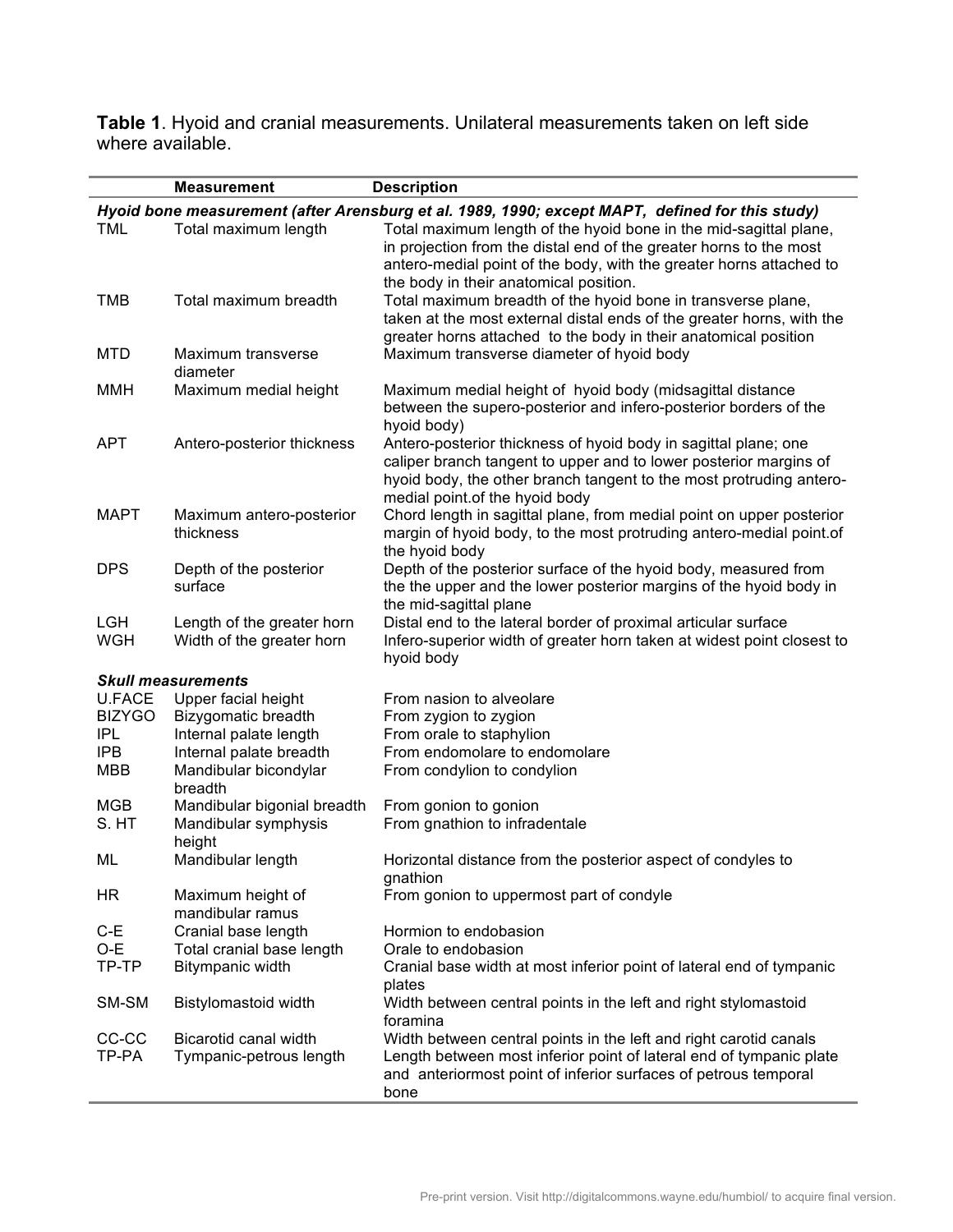|             |          | Homo            | Pan            | <b>Gorilla</b>  |
|-------------|----------|-----------------|----------------|-----------------|
| <b>TML</b>  | Mean, SD | $36 + 4.1$      | $48.3 \pm 4.5$ | $67.3 \pm 1.1$  |
|             | n, range | n=37; 27.8-42.4 | n=5; 43.3-55   | $n=2; 66.5-68$  |
| <b>TMB</b>  | Mean, SD | $40.7 \pm 5.2$  | $31.2 \pm 5.4$ | $32.8 \pm 5.9$  |
|             | n, range | n=21; 30.7-50.6 | n=5; 24.1-37.4 | n=2; 28.6-37    |
| <b>MTD</b>  | Mean, SD | $23.4 \pm 2.5$  | $23.5 \pm 2.6$ | 25±3.6          |
|             | n, range | n=62; 17.1-29.9 | n=31; 17.7-29  | n=18; 18.8-31.5 |
| <b>MMH</b>  | Mean, SD | $10.6 \pm 1.2$  | $11.1 \pm 1.7$ | $13.1 \pm 3.3$  |
|             | n, range | n=63; 8-13.7    | n=32; 8-14.4   | n=18; 7.5-18.2  |
| <b>APT</b>  | Mean, SD | $5.1 \pm 1$     | $7.3 \pm 1.3$  | $11.6 \pm 3$    |
|             | n, range | n=63; 3.1-7.4   | n=31; 5.4-10.4 | n=17; 6.2-17.5  |
| <b>MAPT</b> | Mean, SD | $5.1 \pm 1$     | $13.4 \pm 1.9$ | $17.1 \pm 2.9$  |
|             | n, range | n=63; 3.4-7.6   | n=31; 8.7-16.8 | n=17; 11.5-21.4 |
| <b>DPS</b>  | Mean, SD | $2 + 0.7$       | $6.6 \pm 1.4$  | $9.9 \pm 2.4$   |
|             | n, range | n=63; 0.9-3.8   | n=31; 3.9-10   | n=17; 5.7-14.6  |
| <b>LGH</b>  | Mean, SD | $28.1 \pm 3.8$  | $33.6 \pm 5.4$ | 40±7.6          |
|             | n, range | n=41; 19.2-35.5 | n=27; 26-51.6  | n=15; 30.5-51.8 |
| <b>WGH</b>  | Mean, SD | 7±1.1           | 7±1.3          | $9.5 \pm 2.1$   |
|             | n, range | n=49; 5.2-9.3   | n=28; 4-11.7   | $n=17; 6-13$    |

**Table 2**. Descriptive statistics for adult human, chimpanzee, and gorilla hyoid bones, with individual values for Neanderthal (Kebara 2) and *A. afarensis* (Dikika). Measurements in millimetres.

**Table 2 (continued).** Descriptive statistics for adult human, chimpanzee, and gorilla hyoid bones, with individual values for Neanderthal (Kebara 2) and *A. afarensis* (Dikika). Measurements in millimetres.

|                                | <b>TML</b>               | тмв  | <b>MTD</b>               | <b>MMH</b> | <b>APT</b>               | <b>MAPT</b>              | <b>DPS</b> | -GH                      | WGH                      |
|--------------------------------|--------------------------|------|--------------------------|------------|--------------------------|--------------------------|------------|--------------------------|--------------------------|
| Dikika <sup>1</sup>            | $\overline{\phantom{0}}$ |      | 11 7                     |            | $\overline{\phantom{a}}$ |                          |            | $\overline{\phantom{a}}$ |                          |
| Atapuerca AT-1500 <sup>2</sup> | $\overline{\phantom{a}}$ |      | 21.8                     | 10.8       | 6.8                      |                          | 2.8        | ۰.                       | $\overline{\phantom{a}}$ |
| Atapuerca AT-2000 <sup>2</sup> | $\blacksquare$           | -    | 18.6                     | 10.2       | 6.7                      | $\overline{\phantom{0}}$ | 1.6        | $\overline{\phantom{a}}$ | $\overline{\phantom{0}}$ |
| $SDR-034^3$                    | $\overline{\phantom{0}}$ |      | $\overline{\phantom{a}}$ | 10.5       | 5.5                      | $\overline{\phantom{a}}$ | 2.6        | -                        |                          |
| Kebara <sup>4</sup>            | 35.5                     | 45.0 | 24.6                     | 13.4       | 5.8                      | 8.0                      | 3.8        | 25.0                     | 5.2                      |

 $\overline{a}$ 

<sup>1</sup> Juvenile *Australopithecus afarensis.* From Alemseged *et al.* (2006), online supplementary material

<sup>2</sup> *Homo heidelbergensis*. From Martinez *et al*. (2008).

<sup>3</sup> Neanderthal. From Rodrıguez *et al*. (2003).

<sup>4</sup> Neanderthal. From Arensburg *et al*. (1989), except MAPT, taken from a cast

Pre-print version. Visit http://digitalcommons.wayne.edu/humbiol/ to acquire final version.